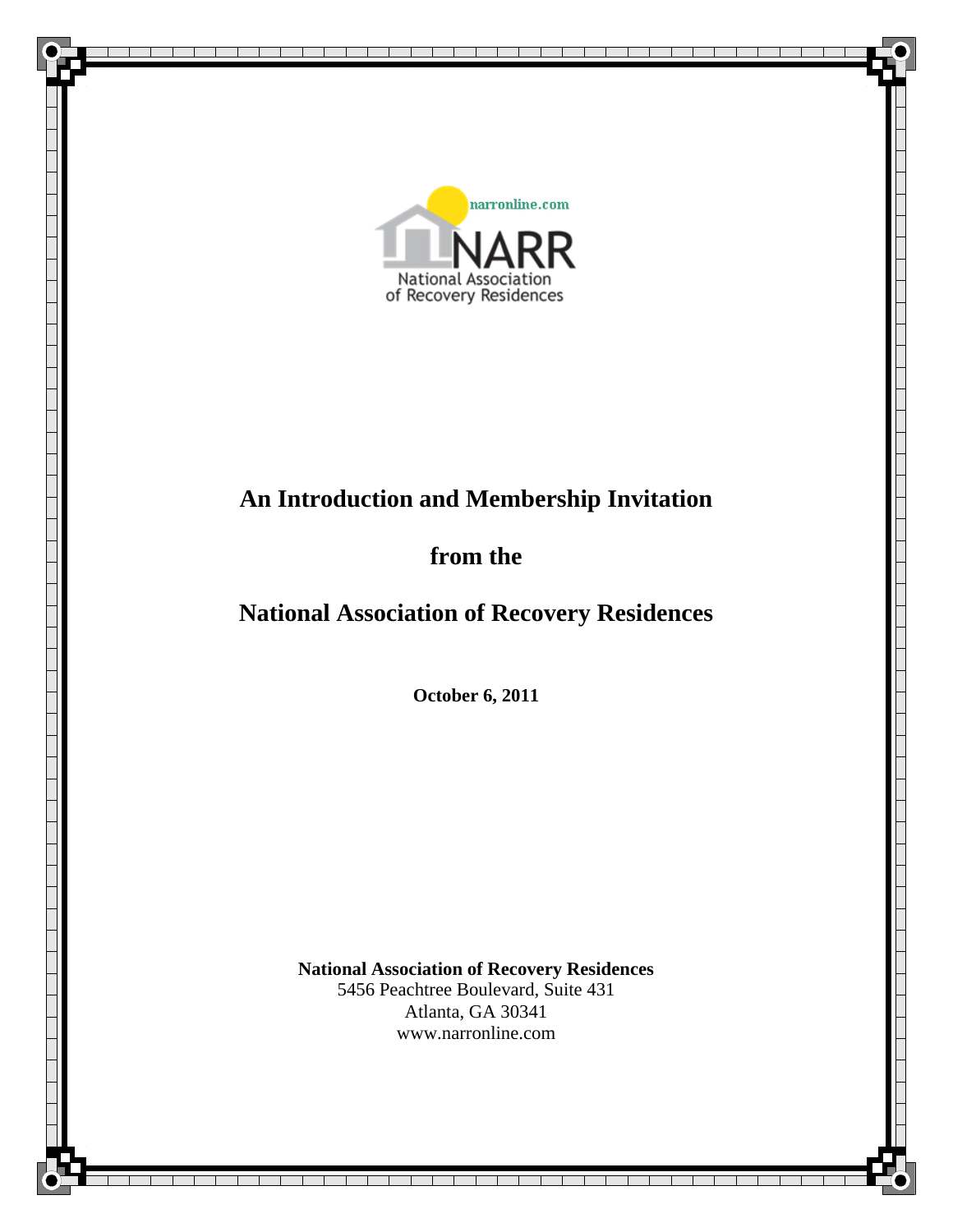### **An Introduction and Membership Invitation from the National Association of Recovery Residences**

### **Table of Contents**

| Delivering Technical Assistance to Form Regional Recovery Residence Associations 11 |
|-------------------------------------------------------------------------------------|
|                                                                                     |
| Promoting Research, Evidence-Based Training and Public Information Campaigns 12     |
|                                                                                     |
|                                                                                     |
|                                                                                     |
|                                                                                     |
| Appendix A: NARR Charter Members                                                    |
| Appendix B: NARR Standards                                                          |
| Appendix C: NARR Ethical Statement                                                  |
| Appendix D: Affiliation Criteria for Recovery Residence Provider Organizations      |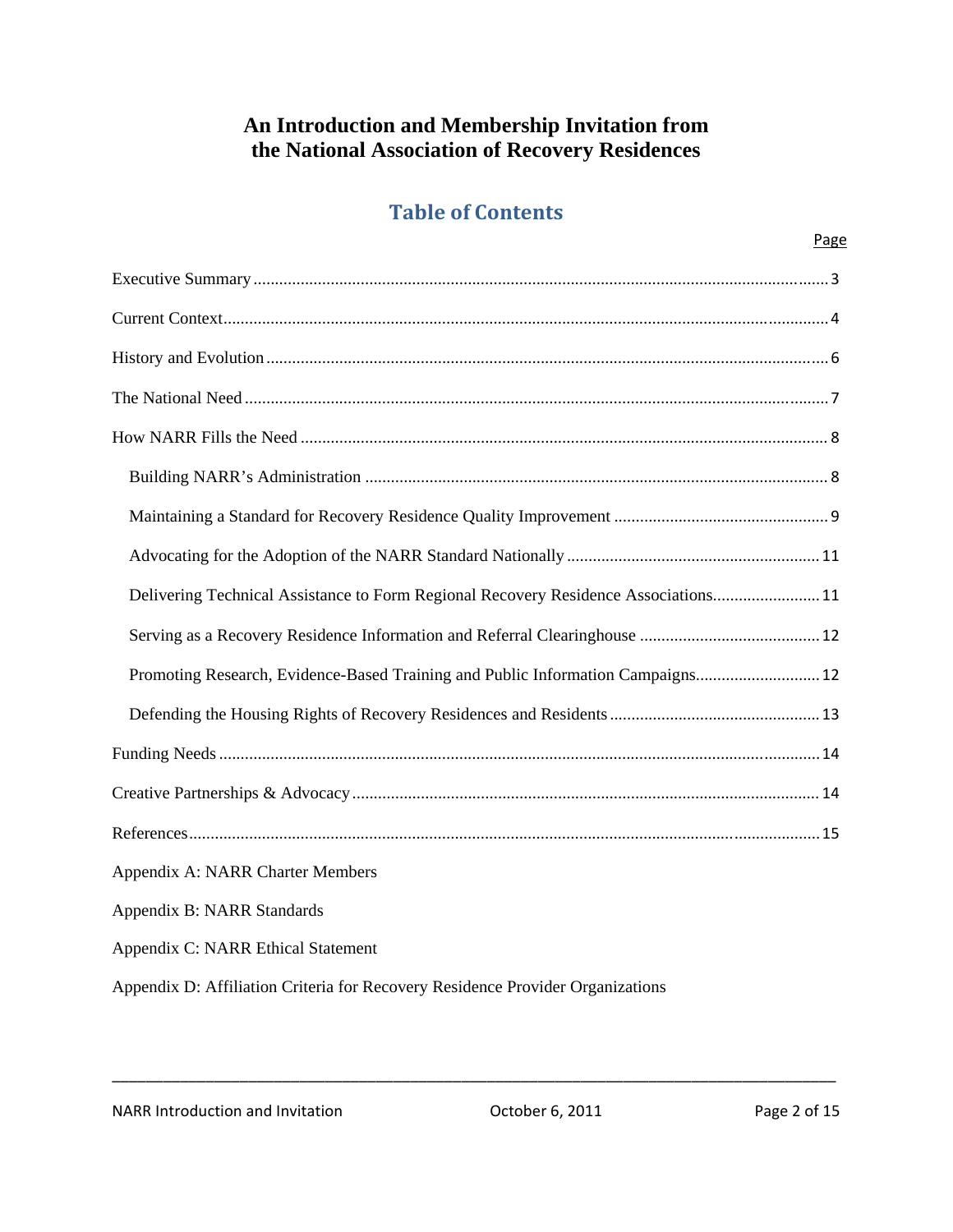### **An Introduction and Membership Invitation to the National Association of Recovery Residences**

Executive Summary

Addiction is a chronic disease, not an acute health problem that is cured by a single dose of treatment. *Recovery residences* provide a vital service for initiating and sustaining long-term recovery and many thousands exist in the United States encompassing all levels of residential support. However, a unified national voice for recovery residences did not exist nor was there a uniform standard for recovery residences*.* The National Association of Recovery Residences (**NARR**) fills these voids. Industry leaders from across the United States came together in 2010 and created a Standard that is the cornerstone of the national association. NARR is comprised of regional recovery residence associations representing all areas of the United States. Affiliation with a national association enhances professional legitimacy and strengthens advocacy. Most importantly, the NARR Standard assures those we serve that they have a safe community residence that promotes recovery. Additional benefits of joining NARR include:

- Recognition that he recovery residence adheres to the highest level "gold" standard of operations. Affiliates realize increased credibility resulting from meeting the high level Standard and can proudly display the NARR brand on their materials.
- Access to universally accepted protocols for operating ethical, high quality recovery residences plus a clearinghouse of best practice materials pertaining to all levels of residential recovery operations.
- Staying abreast of current trends and national issues affecting recovery residences along with contributing to the dialogue on these issues.
- Access to advocacy guidance and response protocols regarding Not In My Back Yard issues, zoning challenges and other potentially discriminatory actions taken by community governments.
- Expanded referral base. Members enjoy widespread recognition via the NARR website and through other outreach efforts.
- Opportunities to participate in an accrediting association that assists members by sharing their knowledge and expertise in developing and growing regional associations.

You are invited to join the rapidly evolving movement and add to the unified voice and quality standard for recovery residences. For additional information go to www.narronline.com or send an email to info@narronline.com.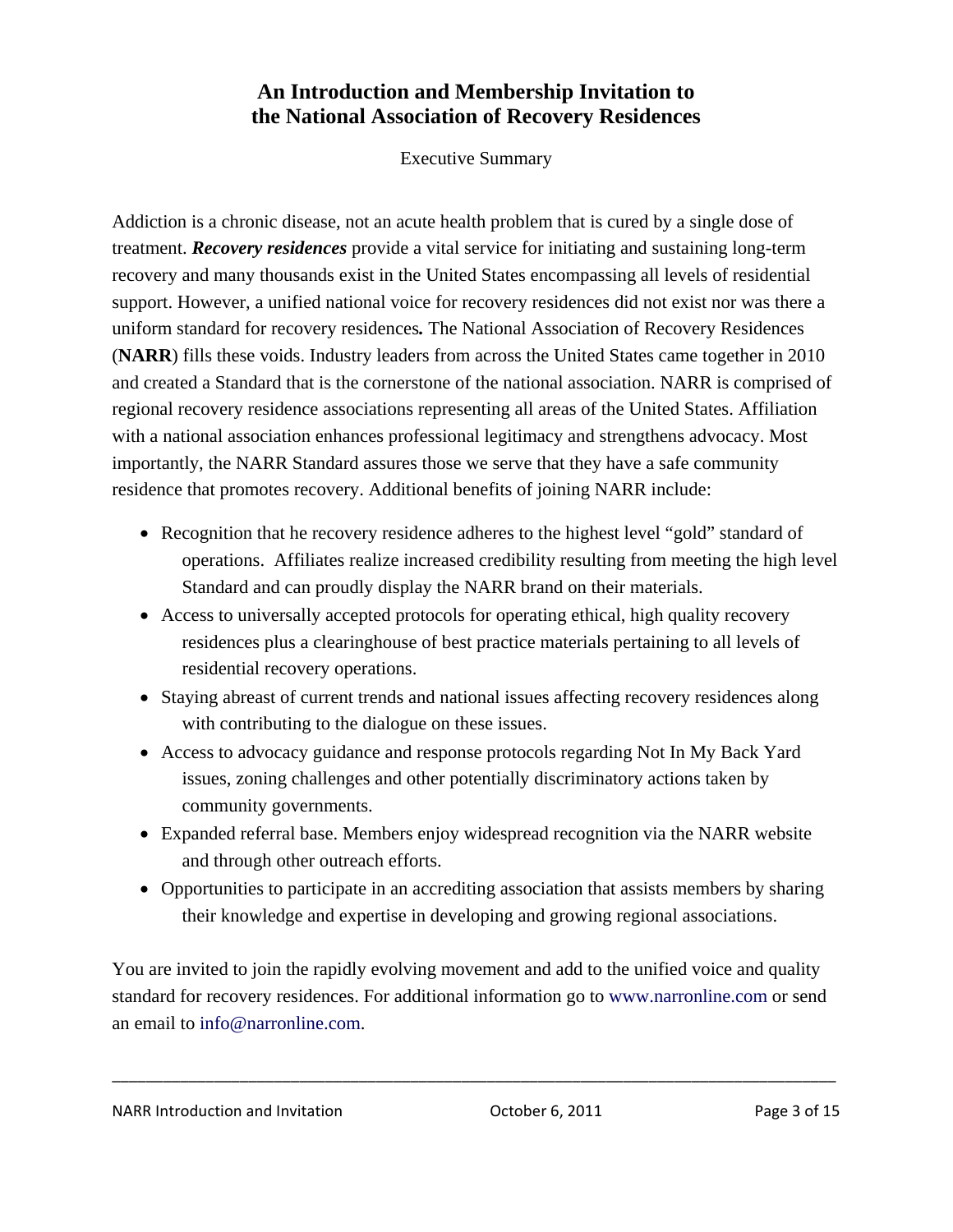### **An Introduction and Membership Invitation from the National Association of Recovery Residences**

The National Association of Recovery Residences (NARR) bridges the recovery residence field that ranges from peer-run homes to licensed treatment programs. The operational models underlying this continuum include recovery-oriented systems of care, the social model of rehabilitation, and communities that provide a therapeutic environment, all of which promote recovery. This paper provides an overview of the history and evolution of the recovery residence field, the current needs and context driving the organization's formation, how the organization fills the identified needs, and the organization's future. Highlighted within this material are the many benefits of joining NARR.

### **Current Context**

NARR, a non-profit organization, is evolving to address the needs of behavioral and physical healthcare systems that are stepping up to the challenges of today's economic and socio-political demands for practice-based evidence of effectiveness. NARR's Development Committee - 48 members from 12 states - met at least weekly since November 2010 to make plans, review committee work and establish an initial framework for initiating the organization. A seminal gathering of over 40 sober living, recovery residence, halfway house and other organizations' representatives and stakeholders from across the United States occurred May 20 & 21, 2011 to initialize NARR's organizational policies and accreditation standards. Our goal was to unify the plethora of terms and standardize the operational procedures presently used across numerous levels of recovery residence facilities and organizations. Harnessing the experience and diversity of Development Committee members best serves the many pathways to recovery. Our coalition's sustained and unified voice is influential regarding other issues such as funding; program evaluation and quality improvement; offender reentry or restorative justice; and the employment and housing discrimination that affects the millions of people and families in recovery. Three key developments prompted the creation of NARR from the currently fragmented and somewhat disenfranchised recovery residence field: 1) the recovery movement, 2) the Patient Protection and Affordable Healthcare Law and 3) criminal justice reform.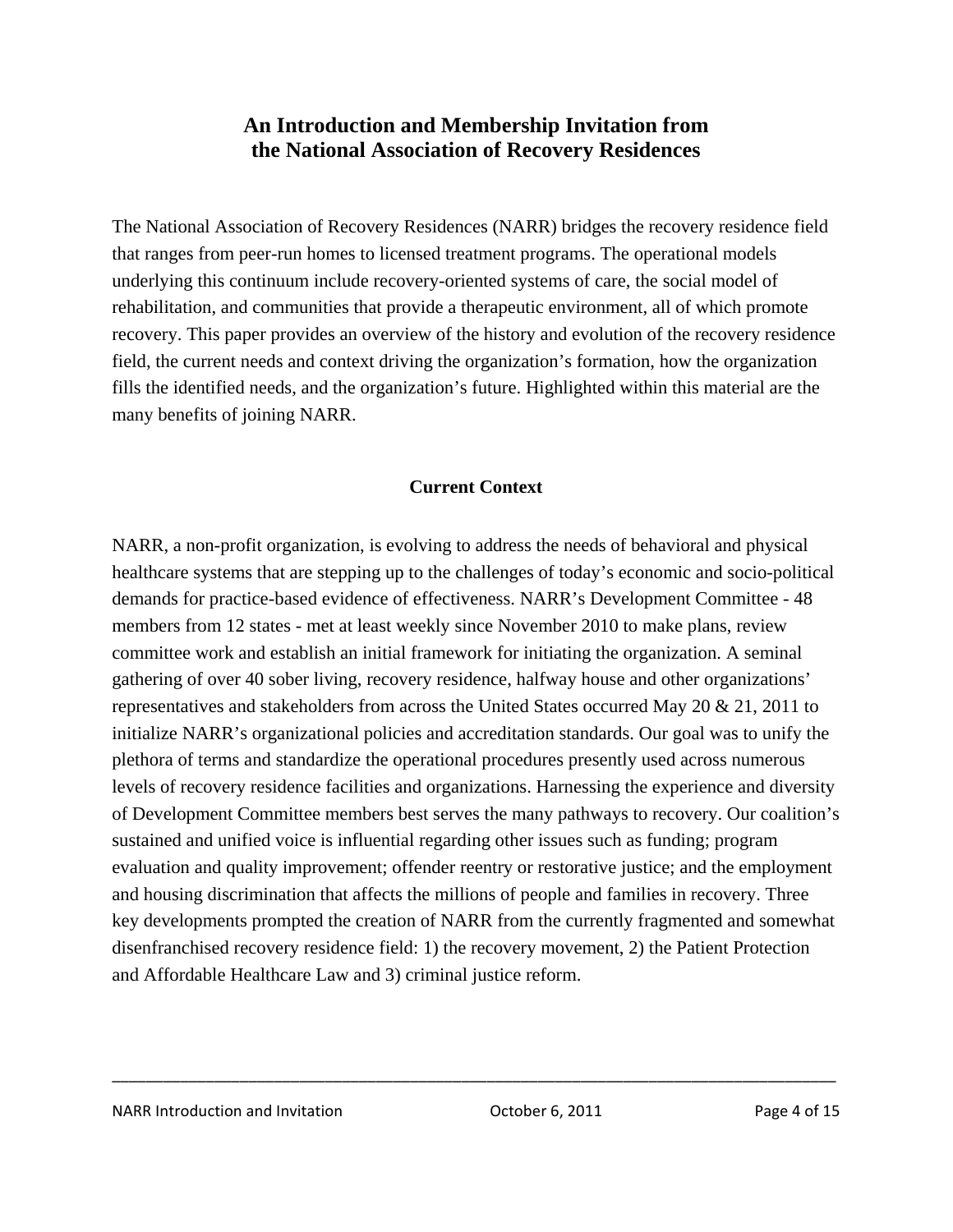The physical and behavioral health systems are bolstered by the emergent recovery-oriented systems of care movement (White et al.). Strengths-based, self-directed, and long-term recovery services plus additional recovery supports including peer-to-peer services are enhancing participation and retention in traditional clinical treatment while sustaining involvement in the recovery communities that are vital for long-term recovery. Many convergent pathways to recovery exist ranging from mutual support groups to professional treatment, each of which may be found in various types or levels of recovery residences.

Secondly, fundamental, positive changes regarding the nature of services available to persons with substance use disorders are expected as a result of the 2009 Parity and the 2010 Patient Protection and Affordable Healthcare Laws. Thomas A. McLellan (2011) of the Treatment Research Institute and formerly Deputy Director of the White House Office of Drug Control Policy recently outlined the specific changes coming including greater access to services through the healthcare system, longer term monitoring and maintenance strategies, and efforts to teach and promote self-care. Additional key points include:

- The traditional addiction treatment model is likely to be inappropriate/ineffective for healthcare-integrated services;
- Services provided in conjunction with primary healthcare will focus on brief intervention, monitoring, and long-term maintenance;
- Does not lessen the need for specialized alcohol or other drug use treatment; and
- Parity plus the Affordable Healthcare Laws provide  $3<sup>rd</sup>$  party funding for most services.

Lastly, Americans are seeking ways to curb criminal justice spending while improving public safety and other rehabilitation outcomes. The United States far exceeds all other nations in the number of its citizens who are involved in the criminal justice system (Pew, 2009). Led by probation, the corrections population has tripled in the last 25 years reaching 2.3 million, and, for the first time, 1 in 100 Americans is in jail or prison. Shockingly, 1 in 31 adults, or 3.2%, are under some form of criminal justice supervision. Community-based alternatives, including recovery residences, are poised to effectively curb the flow of people into jails and prisons via drug court and other front-end programs while also serving as key reentry resources for exinmates, of whom 75+% report alcohol or other drugs were associated with their incarceration. As states and local governments struggle with economic challenges, quality recovery residences provide affordable choices that support outpatient and other forms of community-based treatment while enhancing the treatment's effectiveness during period of economic downturns.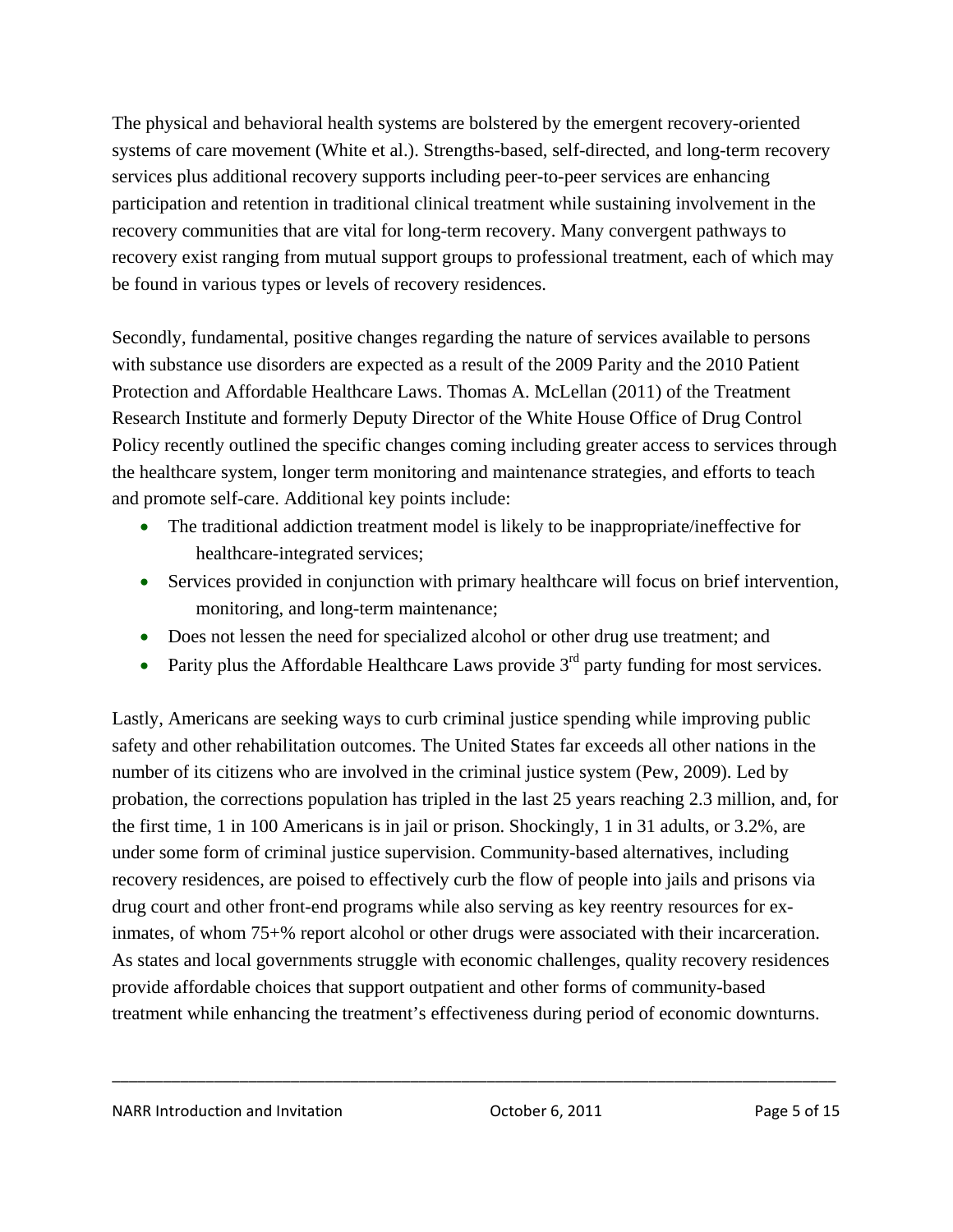### **History and Evolution**

Recovery residences have been central to the evolution of all addiction recovery services. 'Inebriate homes' and 'farms' birthed the modern addiction recovery movement. The healing characteristics of those early homes remain the essential qualities for residential environments today that provide:

- 1. Community: a healthy, stable community of peer support
- 2. Time: an extended period for establishing and practicing healthy routines, cushioned from a world where chemicals were the central focus

Specialized residential care gained prominence through the 1800s as the intervention of choice for the suffering alcoholic and addict. Washingtonian Homes – large boarding houses that coupled a place to stay with participation in temperance meetings – were an early model that offered hope for thousands in various states. In the mid 1800's, the evolving criminal justice system embraced the use of community-based facilities as a 'halfway point' between incarceration and independent living. The birth of Alcoholics Anonymous (AA) in the 1930s marked the advent of a social model of recovery. Bill Wilson was a long time guest in Dr. Bob Smith's home with each providing support to the other during their tenuous days of early sobriety. They continued the practice for the remainder of their lives of offering their homes as safe havens for others seeking recovery.

As AA evolved and the understanding of addiction improved, supportive living emerged as an alternative to institutionalization. The term 'halfway house' was coined in the 1950s to describe residences for those seeking a community-based alternative. That trend was further embraced during the mass de-institutionalization of the mentally ill in the United States in the 1970s. Addiction recovery liberally borrowed from this model, and all types of residences were established throughout the country. The Association of Halfway House Alcoholism Programs (AHHAP) was founded in 1958 to organize and professionalize this field of service.

Therapeutic communities (TCs) gained prominence in the 1960s and 1970s as an effective form of residential treatment. TCs are long-term in nature, with an emphasis on community support and responsibility for dismantling destructive thought and behavior patterns. The TC model was ground breaking because of the premium placed on the intentional training and employment of recovering addicts and alcoholics.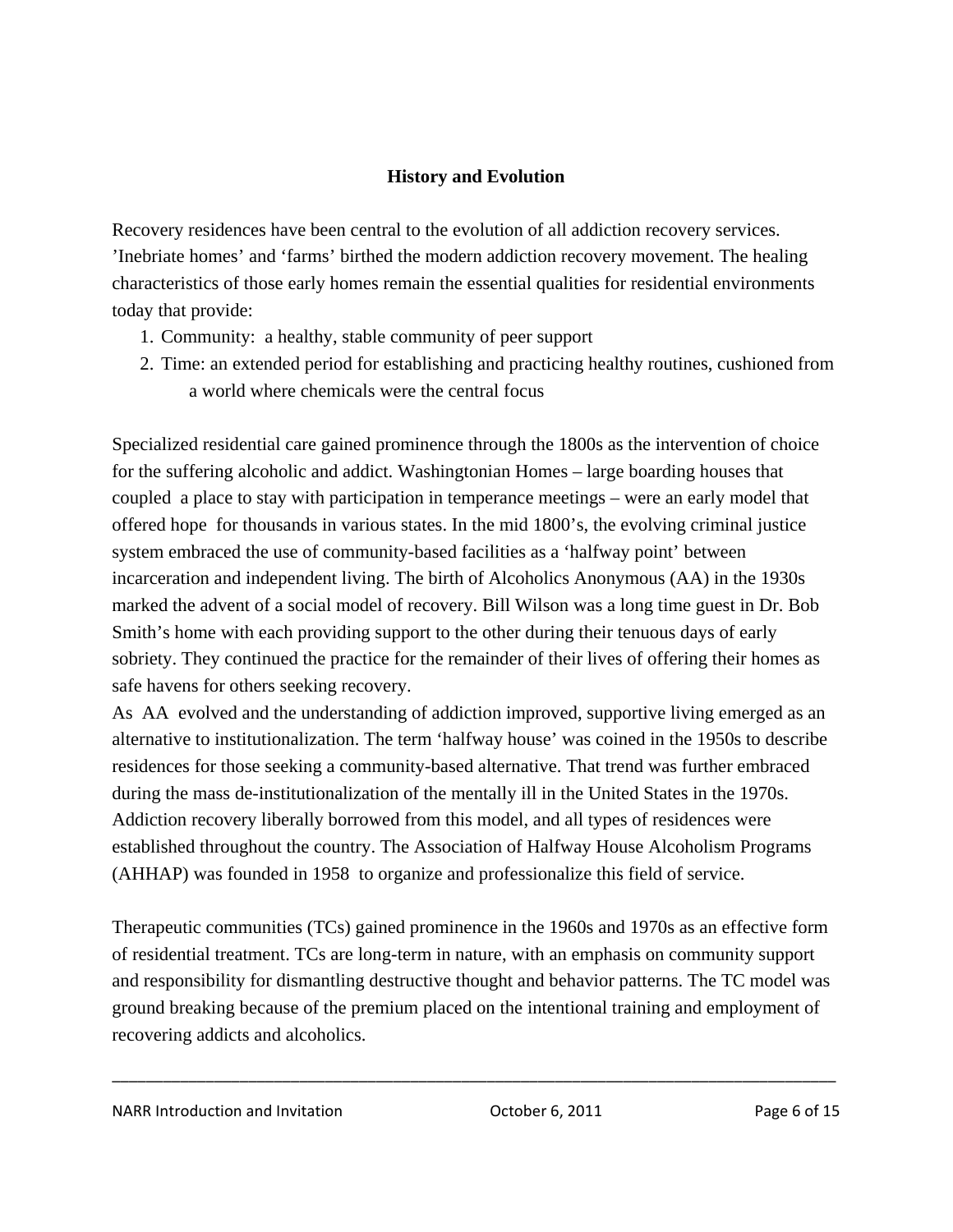On the other end of the residential spectrum of services, a peer-run residential model emerged in 1975, made popular by Oxford House, Inc. Without paid staff, each house is financially self supporting and managed as a communal democracy. Today thousands of Oxford Houses throughout the world utilize this simple, sober home model.

These historical models are still in evidence today in the residential continuum of services. Recovering addicts/alcoholics may receive services in a recovery residence ranging from the peer-run sober home to a residential program that also provides treatment. A myriad of names are used to describe these residential supports – halfway house, sober living, extended care,  $\frac{3}{4}$ house, dry house, etc. Unfortunately these descriptors lack clarity and uniformity, and the meaning of each often depends on the system or area of the country in which one operates. This contributes to significant confusion about matching facilities to individual needs for both potential residents; professionals in the behavioral health, physical healthcare and criminal justice fields; and recovery supporters in the recovery community.

*Recovery housing* is the basic service provided by recovery residences that includes, at a minimum, recovery peer support(s). *Recovery residence* is an all encompassing term that accurately describes the residential modality of recovery support. The National Association of Recovery Residences (NARR) began in response to a call for residential providers across the service spectrum to create a uniform language and standards for all types of recovery residences.

### **The National Need**

Over two million people in the United States participate in alcohol or other drug treatment programs each year. Outcome studies show that the longer an individual remains in a treatment or recovery environment, the greater are her or his chances of sustaining long-term recovery. However, people in early recovery are often discharged from programs only to return to the pretreatment environment where alcohol or other drug use triggers are immediately and repeatedly experienced. For many, recovery residences provide a vital bridge from in-patient or institutional treatment to recovery communities and independent living. In addition, recovery residences assist people in later stages of recovery by providing a safe, healthy place to live that focuses or re-focuses them on their recovery.

Many recovery residences have operated with little supervision or accountability either because they are exempt from oversight or because valid laws are difficult to enforce. Implementing

\_\_\_\_\_\_\_\_\_\_\_\_\_\_\_\_\_\_\_\_\_\_\_\_\_\_\_\_\_\_\_\_\_\_\_\_\_\_\_\_\_\_\_\_\_\_\_\_\_\_\_\_\_\_\_\_\_\_\_\_\_\_\_\_\_\_\_\_\_\_\_\_\_\_\_\_\_\_\_\_\_\_\_\_\_

NARR Introduction and Invitation **NARR Introduction** and Invitation **Page 7** of 15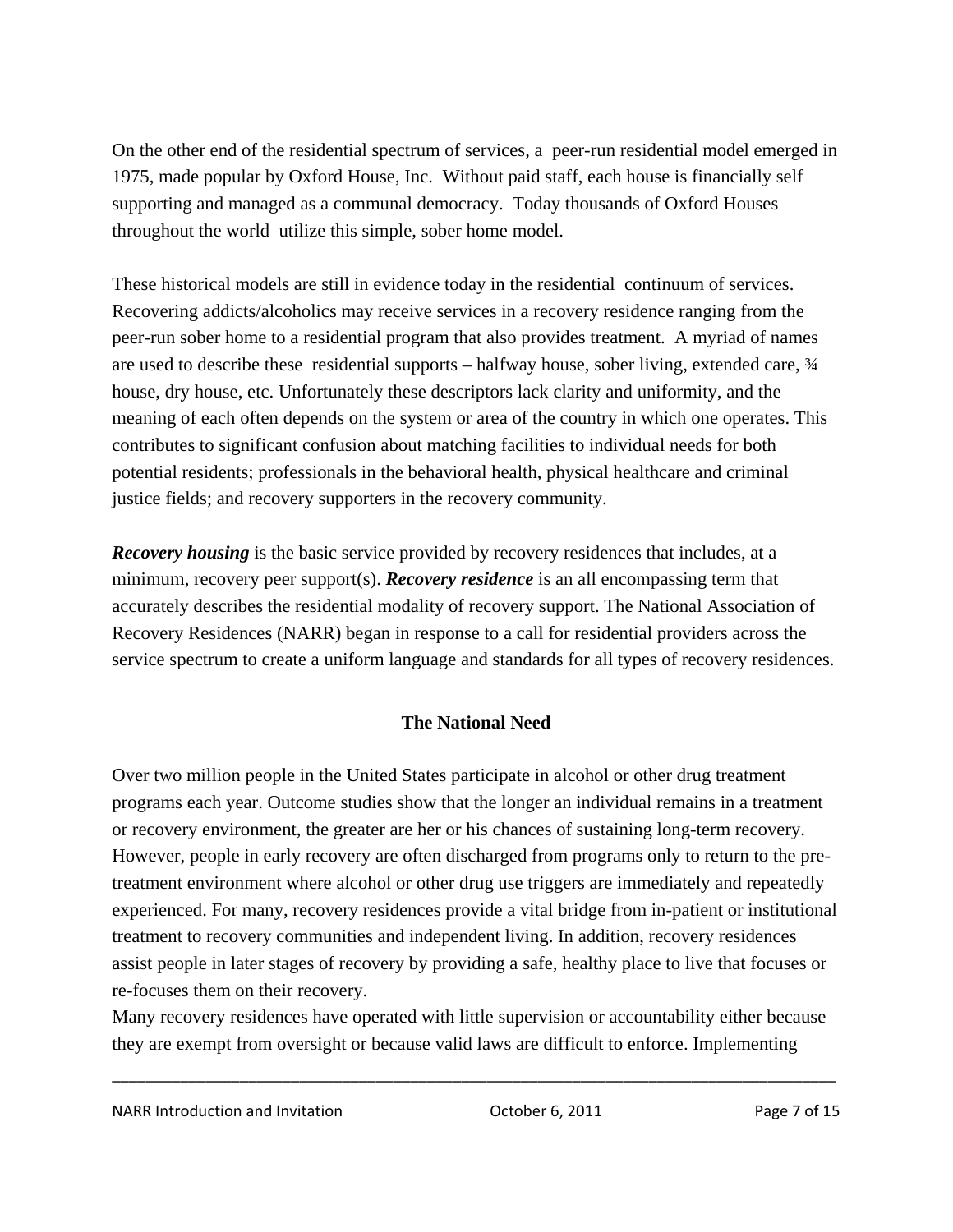ethically and legally defensible recovery residence standards promotes recovery instead of promulgating discrimination against people in recovery.

The purposes of NARR include promoting continuous quality improvement in the services provided at recovery residences; creating a common language used by staff, residents, referral and continuing care sources; increasing collaborations locally and nationally that enhance the networking of recovery residences; providing technical assistance, resource development and training opportunities; and bridging the gap between treatment providers and recovery communities.

### **How NARR Fills the Need**

NARR fills a void in existing recovery residence practices and accountability. The initiatives that are the organization's immediate focus include the programs below. Each is described briefly in this section:

- 1. Building the organization's administration,
- 2. Maintaining a standard for recovery residence quality improvement,
- 3. Affiliating with regional/local recovery associations and residences,
- 4. Advocating for the adoption of the NARR Standard nationally,
- 5. Delivering technical assistance to form regional recovery residence associations,
- 6. Serving as a recovery residence information and referral clearinghouse,
- 7. Promoting research, evidence-based training and public information campaigns, and
- 8. Defending the housing rights of recovery residences and residents.

### *Building NARR's Administration*

NARR is currently incorporated in Georgia, with an application in process for  $501(c)(3)$ nonprofit status. During NARR's first organizational meeting held in May 2011 in Marietta Georgia, a 15 member Executive Committee was elected to serve for one year during the formation of the organization. NARR's initial Development Committee and the Executive Committee are representative of individual recovery residence providers, regional and state recovery residence associations, state agencies, local governments and national recovery-related organizations. Appendix A contains a list of charter members. As NARR grows the goal is to draw from the national pool of recognized experts in recovery, housing and related fields.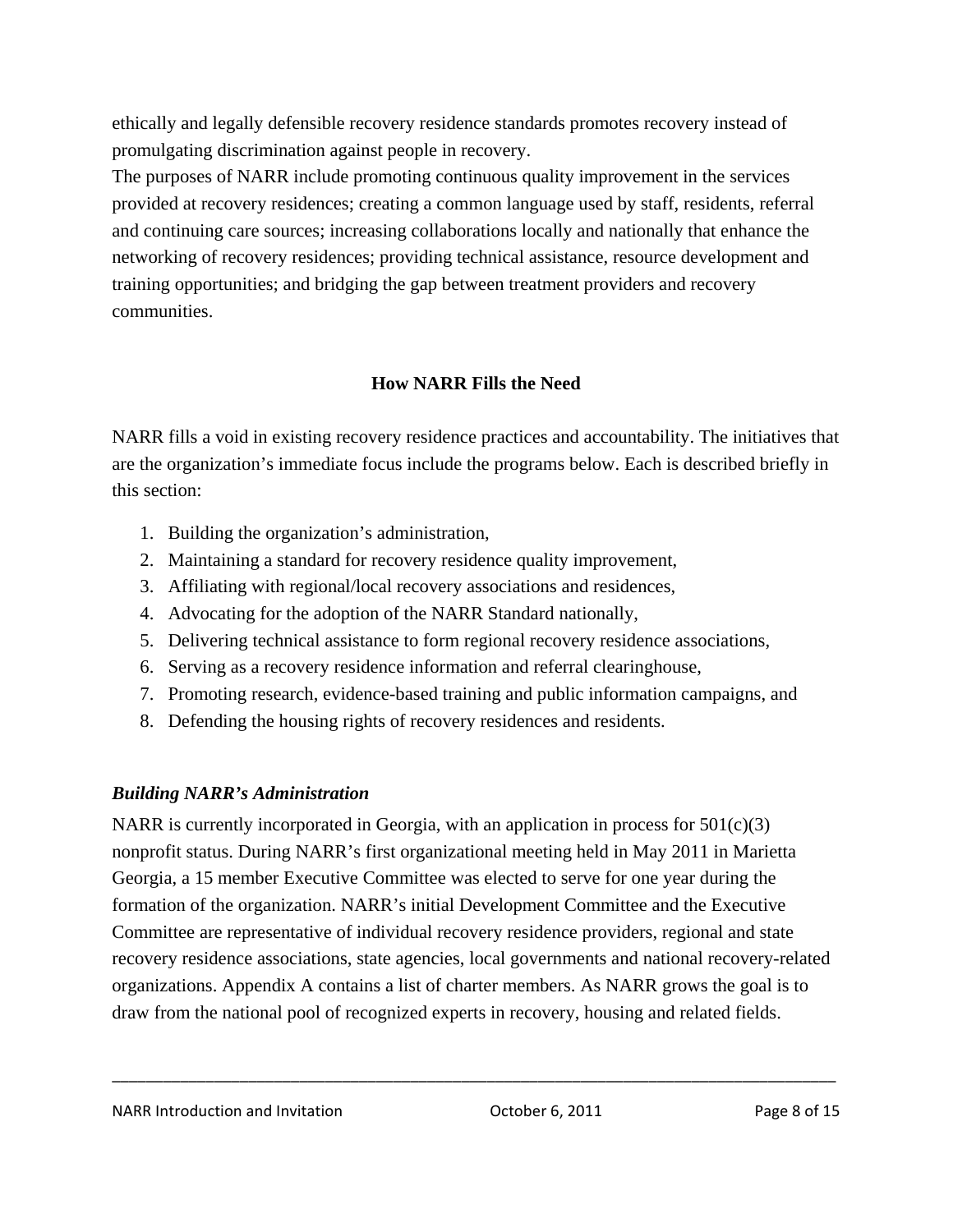All of NARR's current administrators are volunteers. Operating expenses are covered primarily from the member fees paid by recovery residence provider associations and by individual recovery housing providers. Additional income includes donations from other organizations and individuals. A key initial task of the organization once its nonprofit status is finalized is identifying other funding opportunities including grants. A description of funding requirements appears near the end of this document.

### *Maintaining a Standard for Recovery Residence Quality Improvement*

NARR's first major initiative was developing a uniform national standard for recovery residences. The Standard, found in Appendix B, is applicable to all recovery residences regardless of the form of home organization or level of support services offered. It is rigorous with respect to health, safety, professionalism, training and ethics. The Standard and associated work incorporates a uniform terminology that has been missing from discussions about recovery residences and the work they do.

In addition to health and safety considerations, the NARR Standard:

- Emphasizes the dignity of the individual and the power of peer-to-peer recovery principles,
- Recognizes that different requirements are appropriate for different levels of recovery support. Four levels of recovery residences are defined which span the range from peer-operated homes to residences that provide a wide variety of professional treatment and other recovery support services. See Appendix B.
- Fosters implementation of evidence-based practices for diverse populations of providers and residents.

The creation of a rigorous and widely accepted Standard for recovery residences is important for several reasons. The Standard:

- 1. Creates a process for identifying best practices and codifies them with clear terminology for recovery residence participants (residents), housing providers and associations; legislative and regulatory bodies; medical and behavioral health professionals; criminal justice personnel and other stakeholders,
- 2. Provides a common basis for assessing the quality and effectiveness of recovery residences,
- 3. Responds to many requests by Federal and state agencies for a single, coherent and uniformly implemented set of criteria for recovery residences,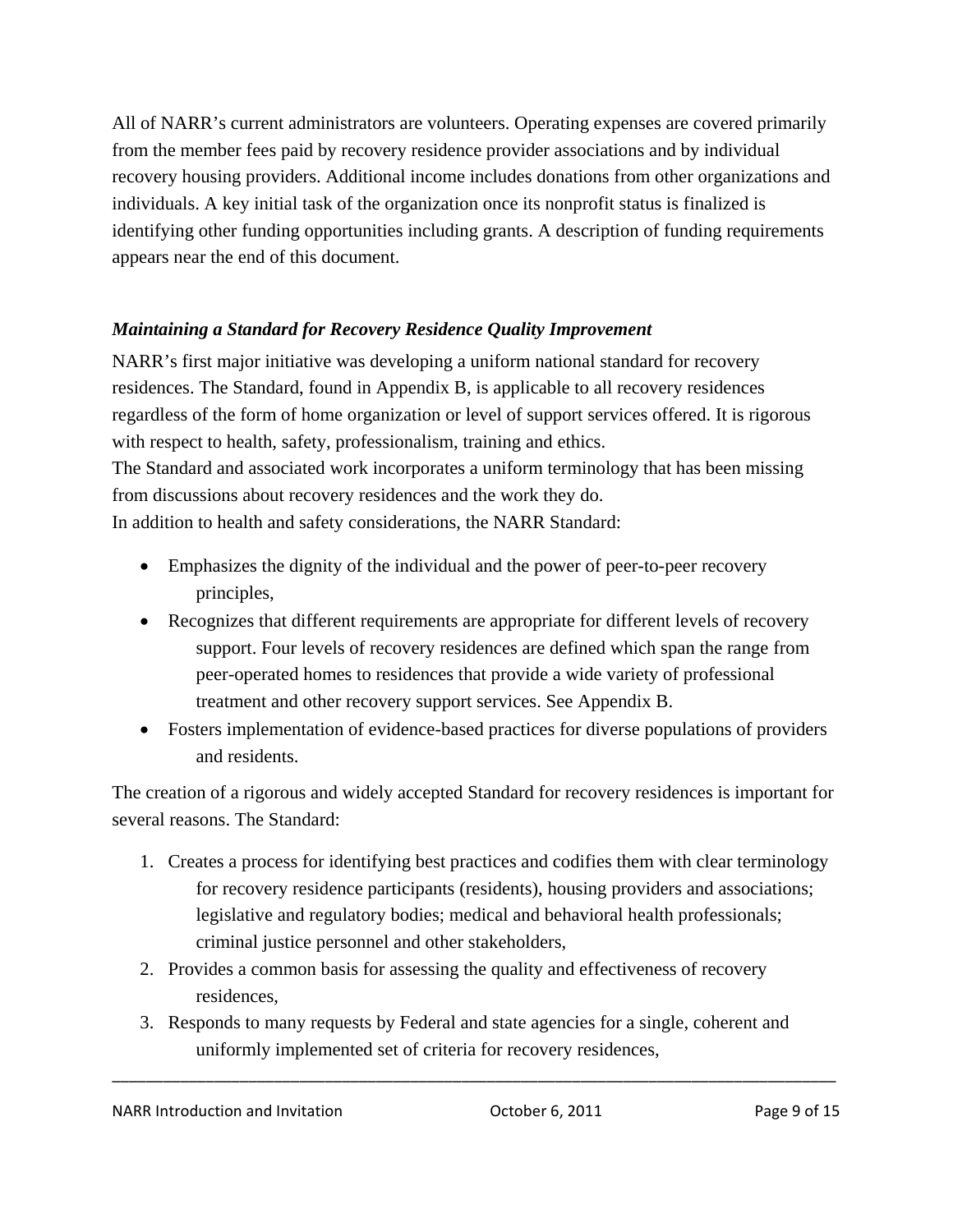- 4. Defines a uniform terminology for all recovery residence types which has been a source of misunderstanding and confusion due to a lack of precision and differing regional meanings. This common language creates a precise framework for communications about critical issues.
- 5. Addresses legitimate local concerns about operational practices of recovery residences operating in their communities,
- 6. Poises the recovery residence and field as a key participant in the comprehensive health care reform service delivery system.

Even well-developed standards change periodically to reflect new knowledge and changes in the local environments in which recovery occurs. The NARR Standard for Recovery Residences will be maintained by the organization, and revised through a defined, participatory process.

### **Affiliating with Regional/Local Recovery Residences and Associations**

NARR has attracted the support of many recovery residence provider associations as reflected in the Charter Member list in Appendix A. Representatives of these organizations have been instrumental in developing NARR as an organization, its Standard, Affiliation Criteria, and other products. Regional provider associations are important for a number of reasons. Paramount is the association's responsibilities for accrediting and re-accrediting members and delivering continuing education and technical assistance for local residence staff.

Formal affiliation provides mutual support and accountability. Affiliates accept the responsibility of administering (in the case of regional provider association) or adhering to (in the case of providers who do not have a regional association) the Standard. NARR provides affiliates with the means for participating in, and contributing to, NARR programs, including standards development, training, research, policy advocacy, and funding streams.

Where regional associations exist NARR will assist with Standard implementation and affiliation applications. The Affiliation Criteria and Application, included in Appendix D, ensure that regional associations have a defined membership, incorporate substantial provider-member involvement, have processes in place to address resident and community concerns, and are capable of administering the NARR Standard.

Regional associations differ substantially in their ability to support individual recovery residences. The Affiliation Criteria provide the regional association with an objective set of criteria for self-assessing their effectiveness. Affiliation with NARR provides access to information and expertise from other associations on how to address the challenges they face. This sharing process is the hallmark and first step toward effective knowledge transfer and system transformation.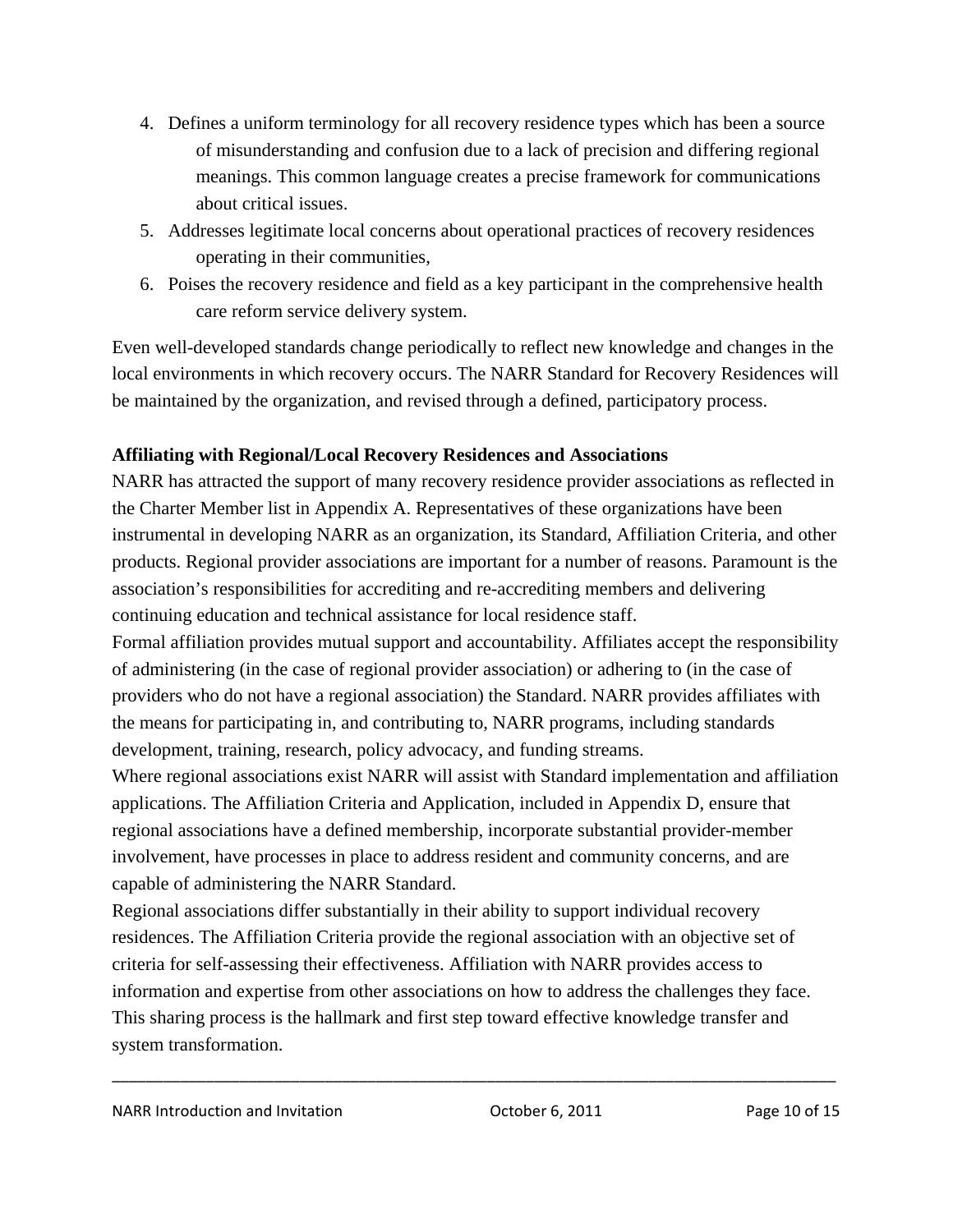A set of Affiliation Criteria will be available soon for recovery residences that do not have a local or regional provider association but who meet the Standard. Assistance is also available for joining or forming a regional recovery residence association.

### *Advocating for the Adoption of the NARR Standard Nationally*

NARR advocates with city, state and federal government officials to promote the NARR Standard-based accreditation that improves the monitoring, supervision, and quality of recovery residences. The Standard sets uniform operational practices and performance criteria that enhance potential residents' and referral sources' knowledge of the strengths of a particular recovery residence. The need for recovery residences has intensified due to overall housing shortages, a decrease in government housing programs, the gentrification of older neighborhoods, and an intensification of Not in My Back Yard (NIMBY) attitudes. NARR and its organizational affiliates promote the benefits of adhering to the Standard to national, state and local stakeholders. Although NARR includes many recovery residence associations, additional groups are welcome to become affiliates. NARR affiliation brings enhanced credibility plus formal linkages to other quality recovery resources. This credibility and linkage is particularly relevant for the recovery residence that is not currently affiliated with a regional recovery residence association.

### **Delivering Technical Assistance to Form Regional Recovery Residence Associations**

Regional recovery residence associations benefit single recovery residences, their residents and the local community. NARR affiliates include well-managed and seasoned recovery residence associations who are available to share their expertise and demonstrated success. NARR coordinates this technical assistance for forming local recovery residence associations. As discussed in additional sections below, ongoing training, consultation, mentoring, and support is available and the potential benefits are significant.

Local recovery residence associations provide the means for establishing and maintaining accountability which in turn leads to community acceptance. A locally-based association can speak more forcefully than can individual recovery residences especially regarding the stigma and discrimination often faced by residents and staff. Such prejudices, often unfounded, are a formidable barrier to successful long-term recovery and a recovering individual's right to live in a neighborhood of their choice. Efforts to address and counteract these circumstances may be demoralizing, expensive and often futile for single recovery residences. However, a strong local

\_\_\_\_\_\_\_\_\_\_\_\_\_\_\_\_\_\_\_\_\_\_\_\_\_\_\_\_\_\_\_\_\_\_\_\_\_\_\_\_\_\_\_\_\_\_\_\_\_\_\_\_\_\_\_\_\_\_\_\_\_\_\_\_\_\_\_\_\_\_\_\_\_\_\_\_\_\_\_\_\_\_\_\_\_

NARR Introduction and Invitation **NARR** Introduction and Invitation **Page 11 of 15** October 6, 2011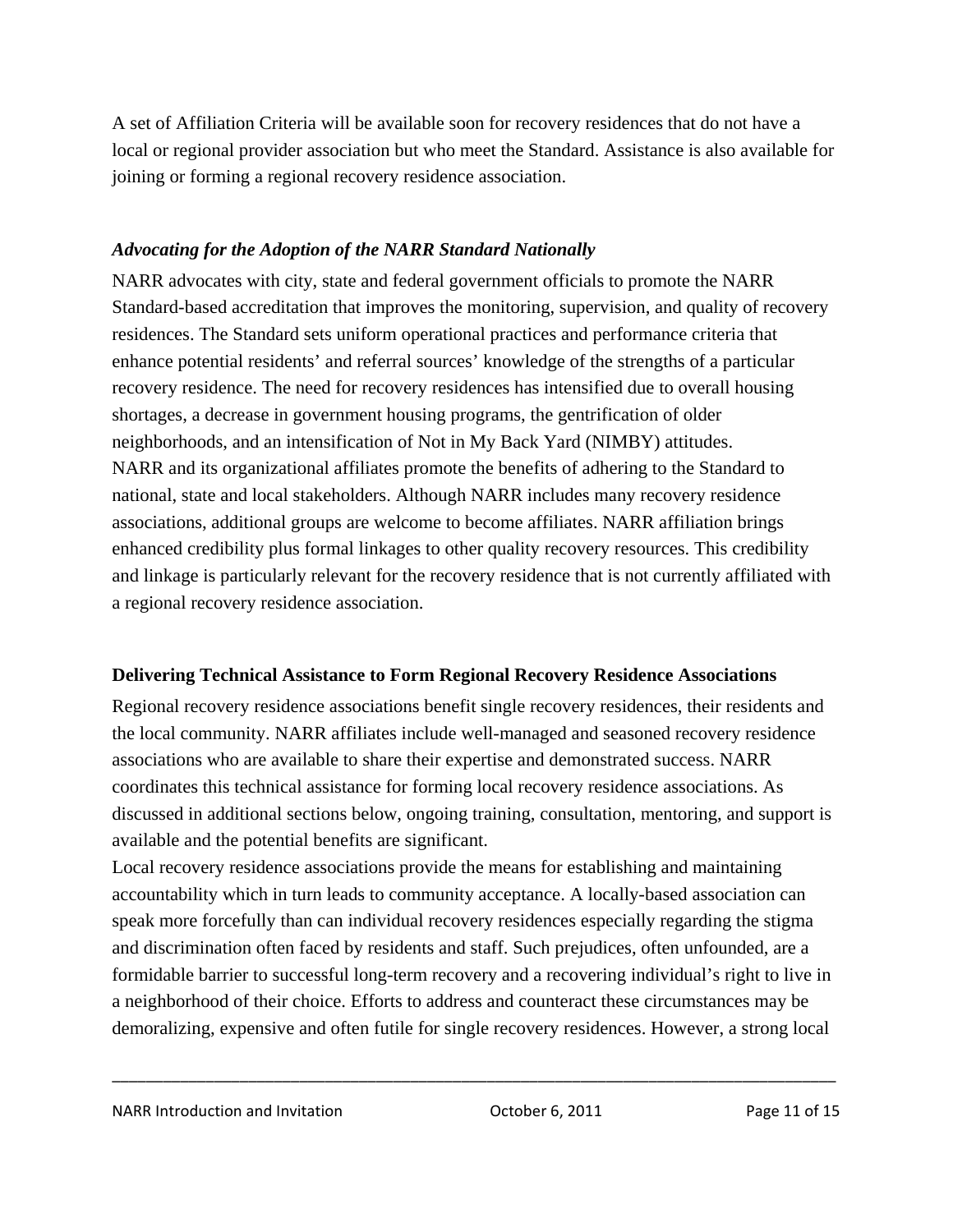recovery residence association provides the mutual support and infrastructure resources needed to counter negative attitudes and hostile actions.

### **Serving as a Recovery Residence Information and Referral Clearinghouse**

Recovery residences and associations are on the front line for disseminating accurate information about their vital role in recovery systems of care. NARR's website provides a library of information on best program and business practices, national and local developments, and technology utilization. In addition, this clearinghouse supports NARR's training initiatives, discussed in the next section.

### **Promoting Research, Evidence-Based Training and Public Information Campaigns**

NARR is dedicated to the transfer of concrete knowledge about recovery residences. Individual housing providers need valid, actionable information about the operation of successful recovery residences. The public wants accurate information about recovery residences' program characteristics and qualities for decisions regarding matching an individual's recovery goals with socio-culturally suitable programs. State and local decision makers demand reliable information about the vital role of recovery residences in enhancing the safety and health of neighborhoods and communities. Policy makers and health care professionals require dependable information about the potential impacts of recovery residences when incorporated effectively into comprehensive health care planning. In short, everyone benefits from research that identifies the practices that improve recovery and other health outcomes.

NARR divides the knowledge development and transfer activities into three areas: training, research and communication.

### **Training**

Implementing and sustaining a national recovery residence Standard is accompanied by a need for specialized training on the development and successful operation of quality recovery residences. Access to such training is a primary benefit of NARR affiliation. The initial training focus is a core curriculum based on the Standard and related material including universal recovery residence terminology, recovery residence levels, business practices, and organizational ethics. Beyond that is a need for specialized training that targets specific levels of recovery residences from peer-run to treatment.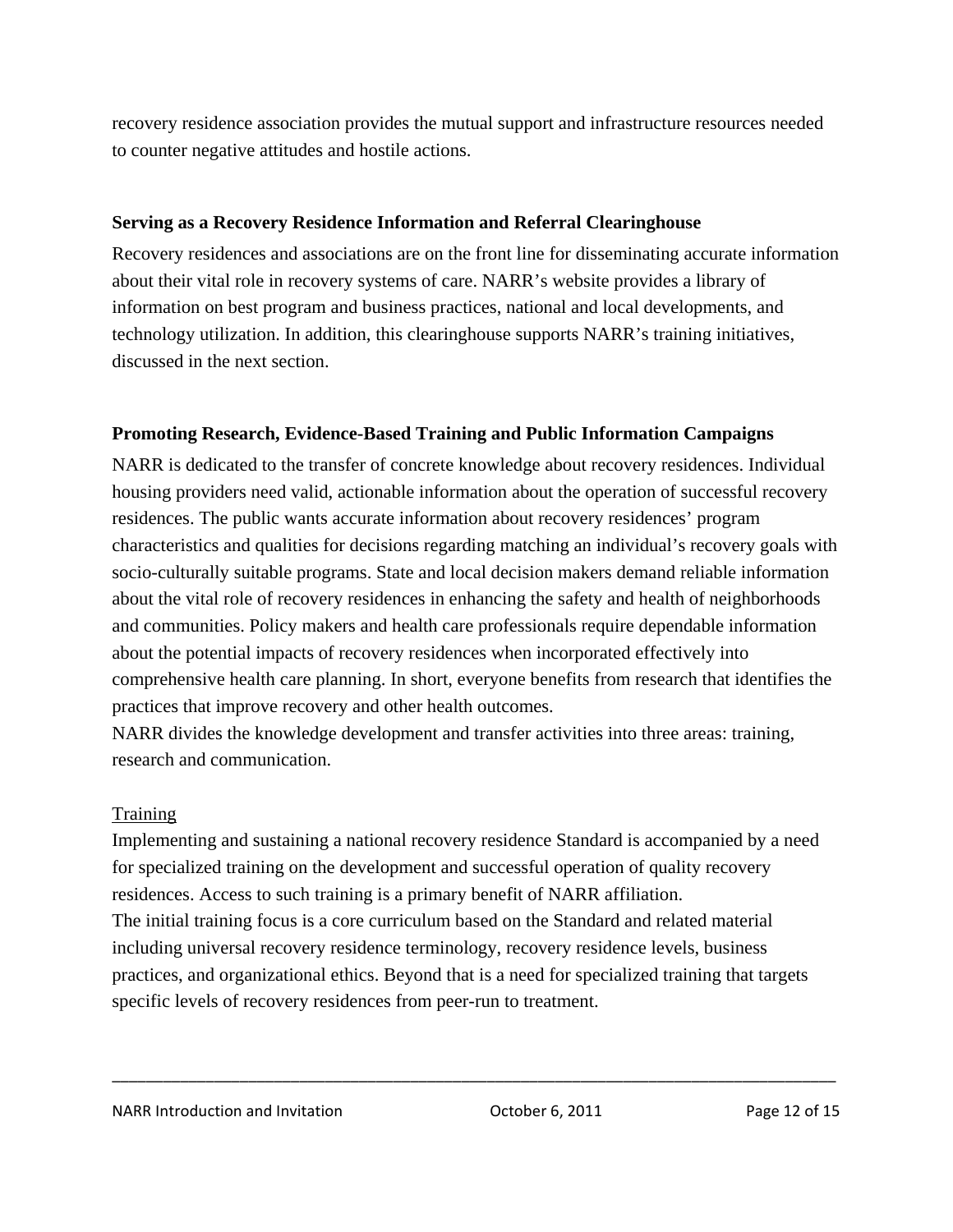NARR meets the challenge of providing affordable and cost-effective training by using the latest technology including web-based training and other distance learning products.

### Research

Despite a history extending back over seven decades, recovery residences are just beginning to receive both the sustained attention of researchers and the dividends accrued from participating in scientific studies. NARR's alliances with academic institutions and private research firms enhance NARR members' suitability for grant and other funding sources which is further bolstered by the Center for Substance Abuse Treatment's priority on developing recoveryoriented systems of care (ROSC). Recovery residences deliver vital and cost-effective components that are often necessary for long-term recovery. Within a short amount of time, practice-based evidence of effectiveness will encourage additional fiscal and program resources for NARR members willing to participate in research.

### Public Information Campaigns

In addition to training and research, NARR creates materials for distribution to professional publications; print, radio and television media outlets, and web-based social networking media. Much of this content addresses the nature and fundamental role of recovery residences in sustainable and progressive long-term recovery. Many recovery residences find that the public's increased understanding of their invaluable role leads to an expansion of resources and capacity. Serving people in crisis by helping family and friends to find residential recovery services contributes to a better understanding of the recovery process and the importance of safe, supportive residential environments for achieving long-term recovery. Clear and targeted communications and publications designed for general audiences challenge prevailing attitudes toward recovery and remove potential barriers for people seeking recovery.

### **Defending the Housing Rights of Recovery Residences and Residents**

NARR actively assists in challenging instances where local discrimination violates Federal laws which prohibit housing discrimination against individuals who have a disability. People in recovery are legally defined as disabled for purposes of access to housing, on a par with all other protected classes, and they have a right to live in the housing of their choice. Traditionally, housing discrimination was largely practiced by property owners. However, a disturbing trend has recently emerged consisting of discriminatory actions by local governments through zoning, permitting and similar laws. These actions not only force recovery residences to close, they also create barriers to new capacity in communities that desperately need them.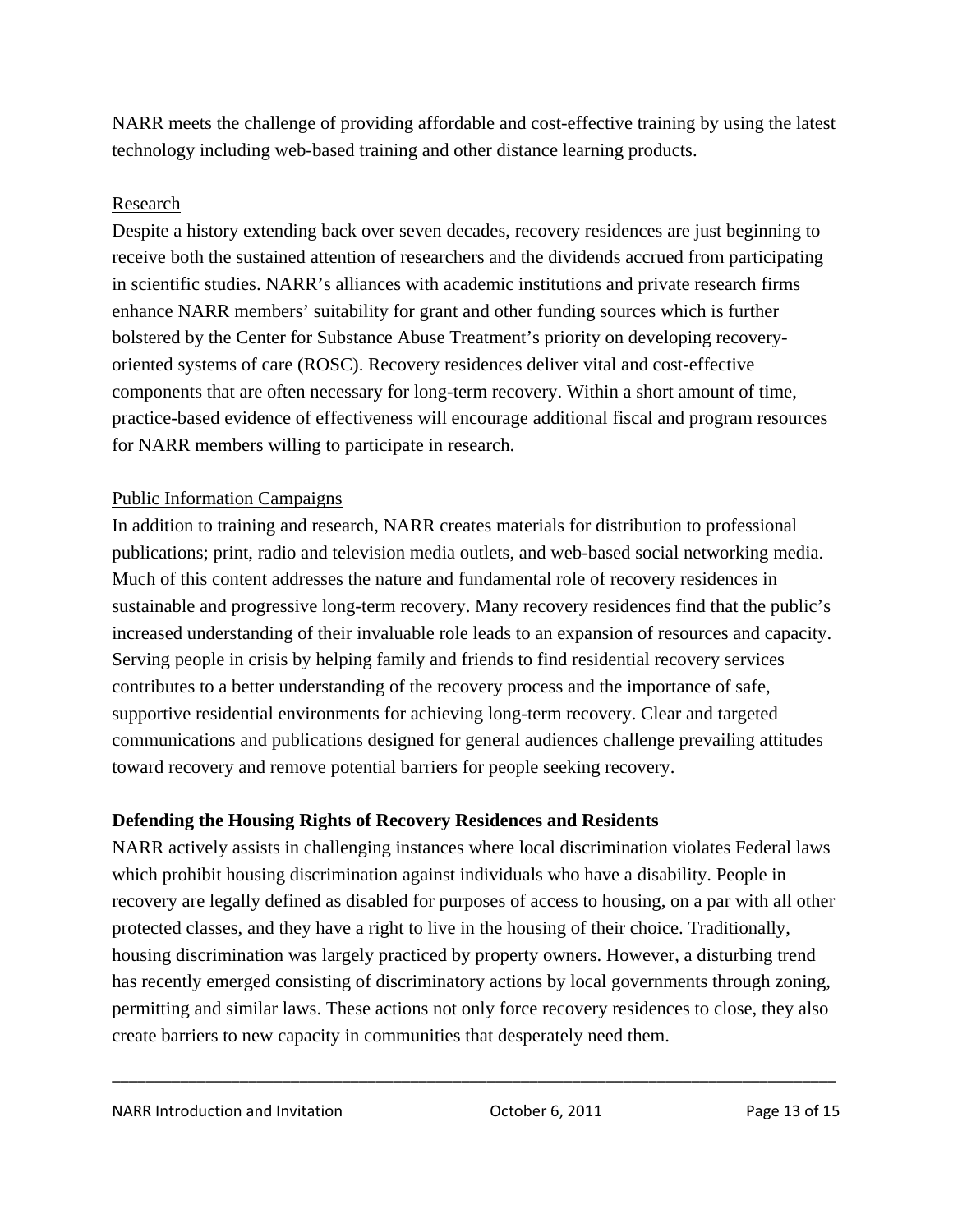NARR's clearinghouse of information collected at the local level is accessible to residences, their legal advisors and allied organizations. Through NARR connections, residences can learn about legal and advocacy resources that may be helpful to them, even if located elsewhere. Our assistance in the formation and operation of local recovery residence associations includes training and information about effective local advocacy on housing rights and other recovery issues. NARR also assists local housing rights and advocacy organizations to form alliances across local boundaries so that information and expertise can be shared. Finally NARR advocates for clearer guidance and earlier intervention by Federal agencies responsible for defending the housing rights of disabled populations.

### **Funding Needs**

Achieving the goals outlined in this paper requires fiscal resources. Visibility and credibility are the cornerstones of advocacy. NARR representatives and member volunteers actively participate in national and state conferences, round table discussions, recovery activities, and other initiatives. While these representatives generously donate their time, funding is needed for travel and related expenses to participate in these meetings. Staff is needed to oversee maintenance of the NARR website and sustain a presence in social networking and other media. Additional promotional materials are needed that convey the advantages of NARR membership to prospective members, potential partner organizations, and possible funding sources. Funds covering travel and meeting expenses to promote the Standard and to develop regional associations are also immediate needs.

NARR's funding will be based on an expanding variety of sources. Membership and technical assistance fees are currently the primary revenue streams. Looking forward, continuing education registrations, sponsorship and associate membership dues, and donations will insure success. Grant funding and established relationships with SAMHSA, NIDA, NIH and other public and private funding sources are essential.

### **Creative Partnerships & Advocacy**

NARR aggressively advocates for the people who are seeking or who are in recovery, for the recovery residence field, and for the adequate funding necessary to expand recovery support services. NARR maintains a presence at the national level, at national venues, and with the pertinent Federal agencies including, among others, the Substance Abuse and Mental Health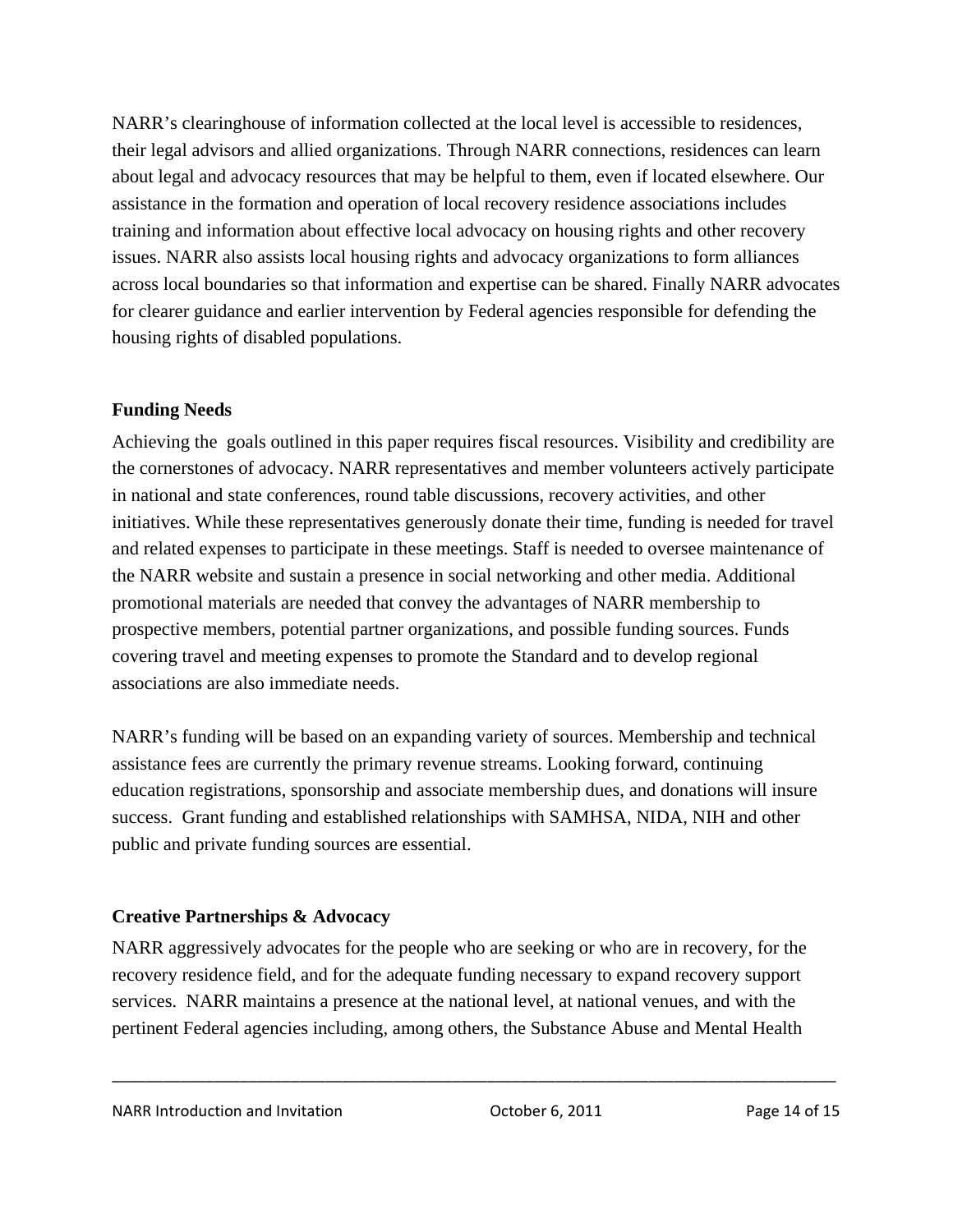Services Administration (SAMHSA), the Center for Substance Abuse Treatment (CSAT), the White House Office of National Drug Control Policy (ONDCP), the Department of Housing and Urban Development (HUD), the Department of Labor, the Department of Justice, the National Institute on Drug Abuse (NIDA), at the National Institutes of Health (NIH), members of the House and Senate on Capitol Hill, (in particular those in caucus and committee leadership roles), and others who support recovery.

In closing, NARR thanks you for the work you do to support and promote recovery in our communities.

### **References**

- McLellan, Thomas A. (2011). Getting over segregation: How will mainstream healthcare integrate treatment for substance abuse disorders? Presentation for the Owens Institute For Behavioral Research. Athens: University of Georgia.
- Pew Center on the States. (2009). *One in 31: The Long Reach of American Corrections.*  Washington, DC: The Pew Charitable Trusts.
- White, W. L., Boyle, M. G., Loveland, D. L. & Corrigan, P. W. What is behavioral health recovery management? A primer. Available online at www.williamwhitepapers.com.

**Appendix A: NARR Charter Members** 

**Appendix B: NARR Standards** 

**Appendix C: NARR Ethical Statement** 

**Appendix D: Affiliation Criteria for Recovery Residence Provider Organizations** 

\_\_\_\_\_\_\_\_\_\_\_\_\_\_\_\_\_\_\_\_\_\_\_\_\_\_\_\_\_\_\_\_\_\_\_\_\_\_\_\_\_\_\_\_\_\_\_\_\_\_\_\_\_\_\_\_\_\_\_\_\_\_\_\_\_\_\_\_\_\_\_\_\_\_\_\_\_\_\_\_\_\_\_\_\_

NARR Introduction and Invitation **NARR** Introduction and Invitation **Page 15** of 15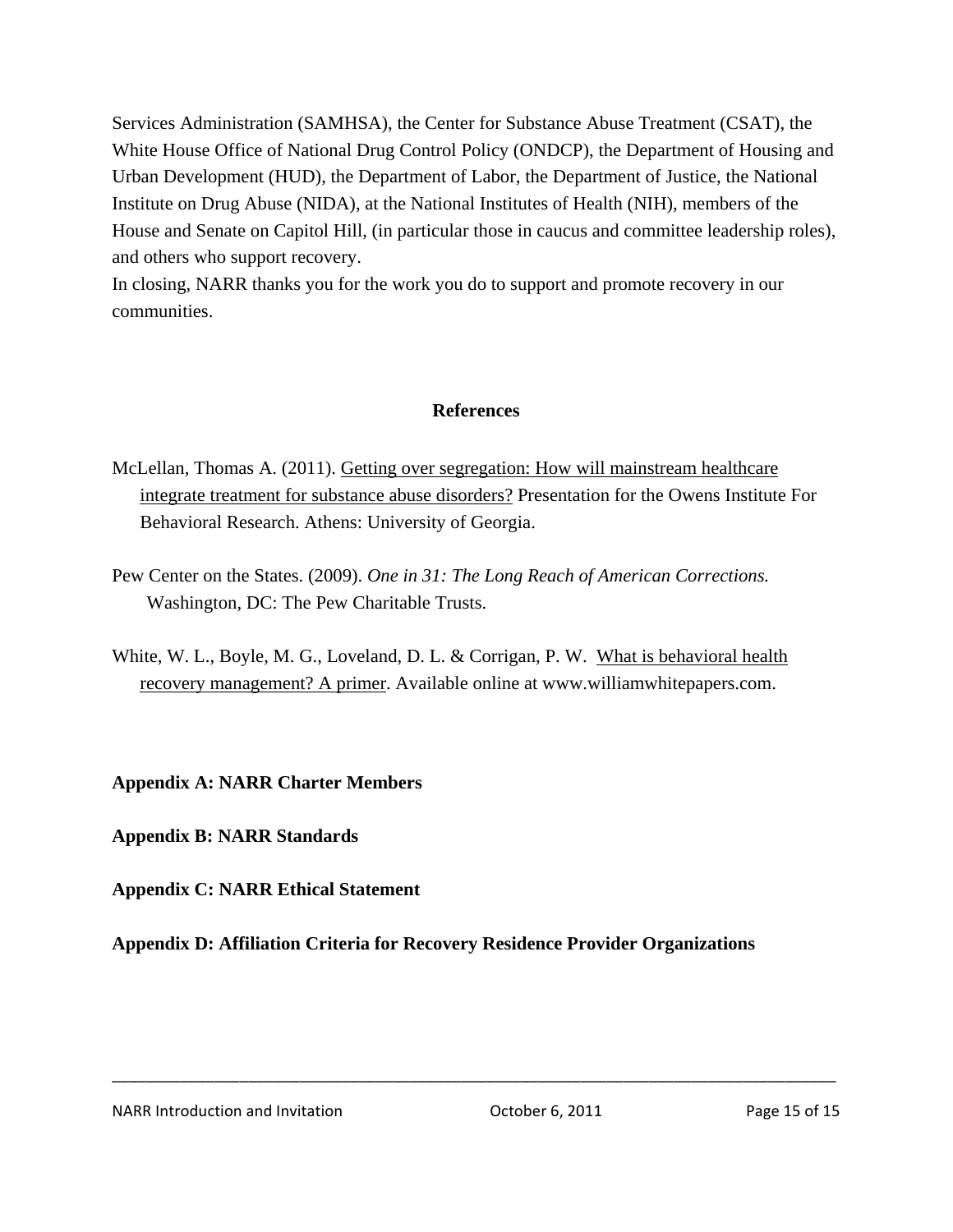

### National Association of Recovery Residences

### Charter Members

as of October 6, 2011

- 1. California Association of Addiction Recovery Resources (CAARR) Susan Blackshire, Bob Hulsey: 2400 Marconi Avenue, P.O. Box 214127 Sacramento, CA, 95821; (916) 338-9460; fax: (916) 338-9468
- 2. Connecticut Community for Addiction Recovery (CCAR) www.ccar.us and www.findrecoveryhousing.com Curtiss Kolodney, Program Manager: curtiss@ccar.us; (860) 967 - 0502
- 3. Georgia Association of Recovery Residences

### www.garronline.org

 Beth Fisher, President: beth.fisher@hopehomesrecovery.org ; (404) 558 – 1485

- 4. Michigan Association of Recovery Residences Kevin O'Hare: (734) 309-3091
- 5. Minnesota Association of Sober Homes www.mnsoberhomes.org Chris Edrington: (651)248-1996
- 6. Philadelphia Office of Addiction Services

Department of Behavioral Health and Intellectual Disability Services Fred Way Jr., Director, Behavioral Health Special Initiative: fway@pmhcc.org; 215-546-1200 ext-4773; 215-790-4973 (direct line); 801 Market St. Suite 7200, Philadelphia, PA 19107 123 S. Broad St. 23rd Floor, Philadelphia, PA 19109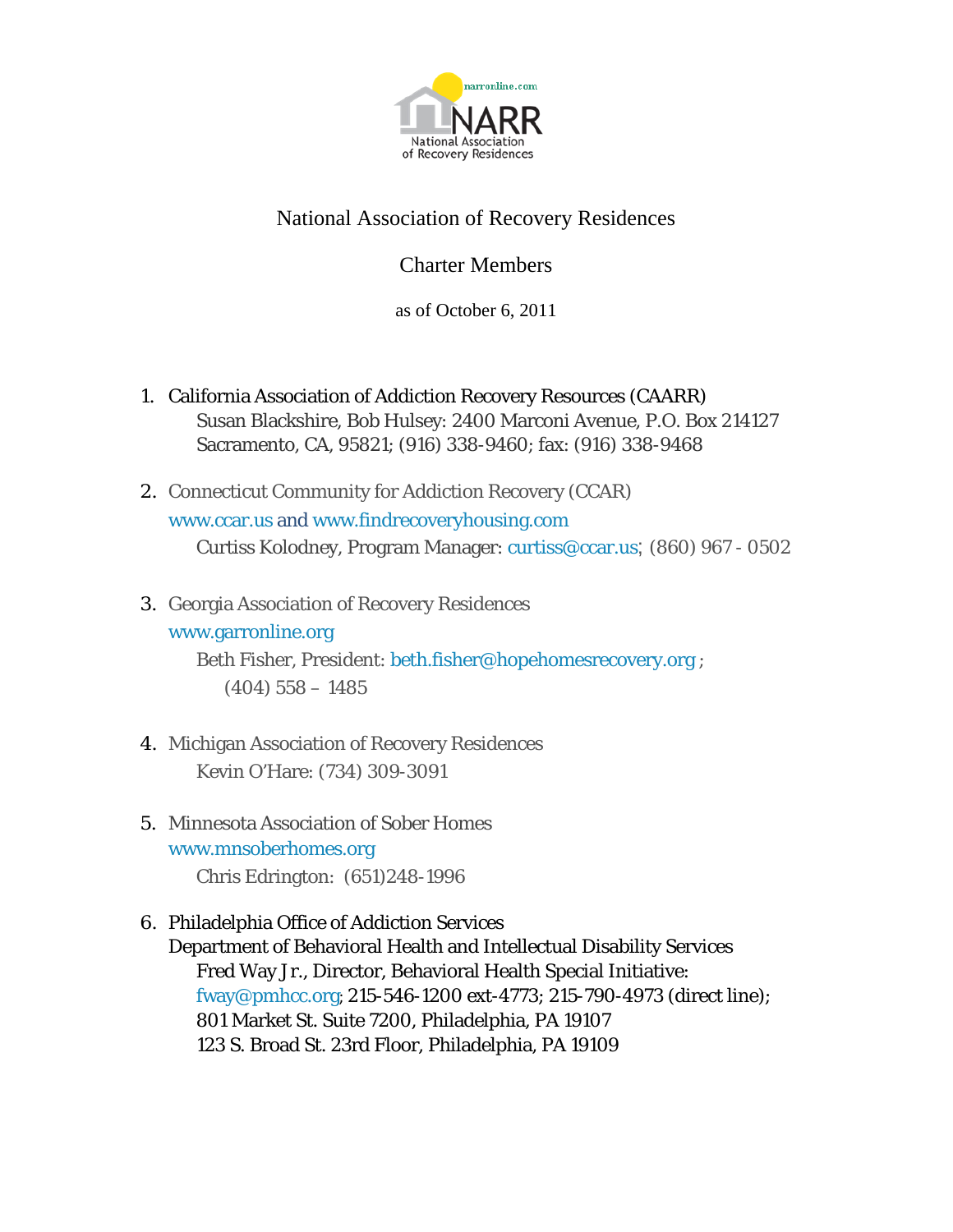### National Association of Recovery Residences

Charter Members (cont.)

- 7. Recovery Residence Association of the Carolinas Nathan Tate: (336) 202-4674
- 8. Texas Recovery Oriented Housing Network (TROHN) www.texasrecoveryorientedhousingnetwork.org Jason Howell, Director: jason.howell@soberhood.org; (512) 981-5372
- 9. The Sanctuary In Delray Beach Nancy K. Steiner R.N., Founder and Executive Officer: (954)263-2958
- 10.The Sober Living Network

#### www.soberhousing.net

Jeff Christensen, Project Director: projectdirector@lacslc.org; (310) 924-7155 Dave Sheridan: dmsheridan@verizon.net; (310) 701-8408

### 11. Texas Transitional Living Coalition (TTLC) Michelle Adams Byrne, President:

#### 12.YANA (TN)

www.yanahouse.com Susan O. Binns : (615) 351-7991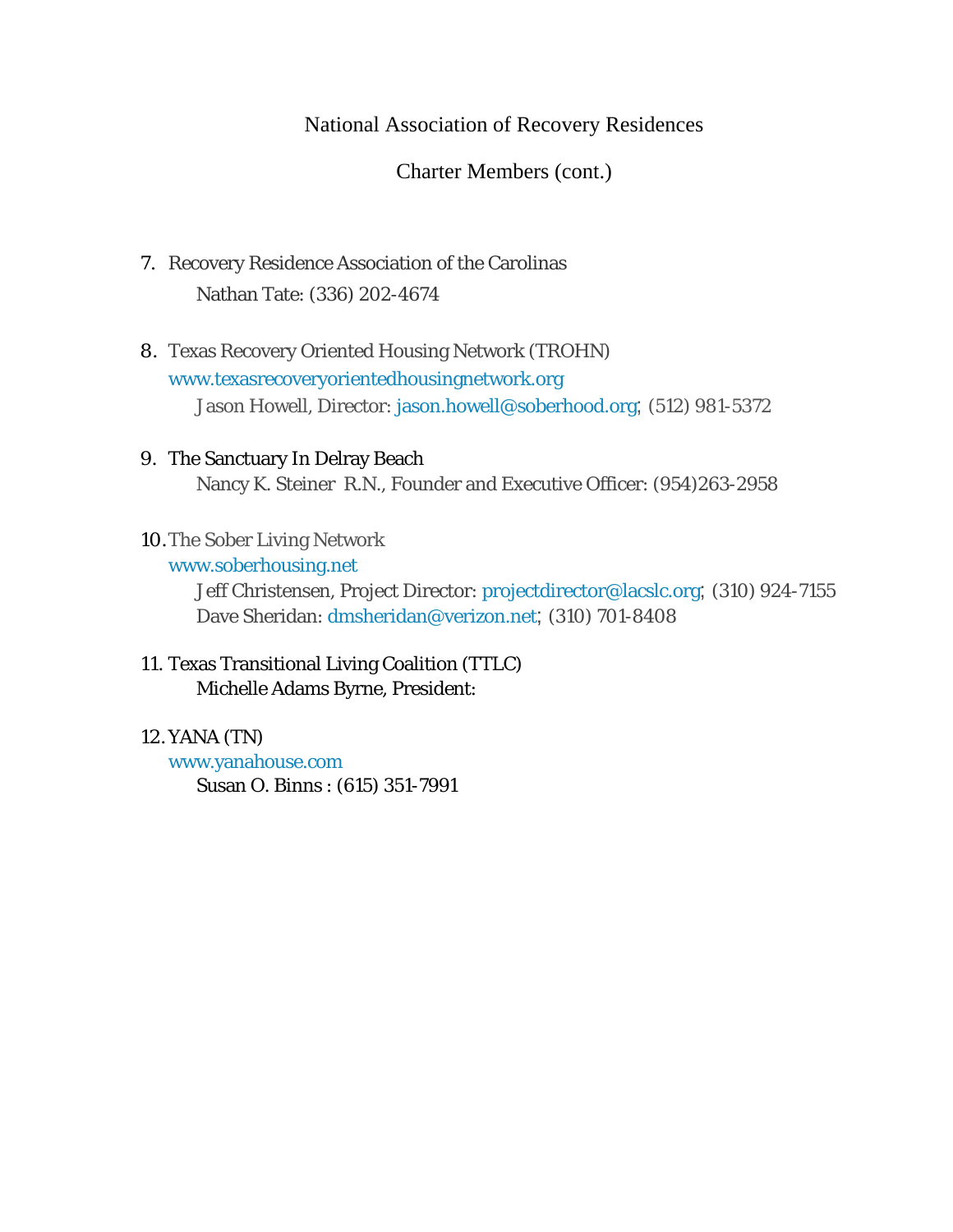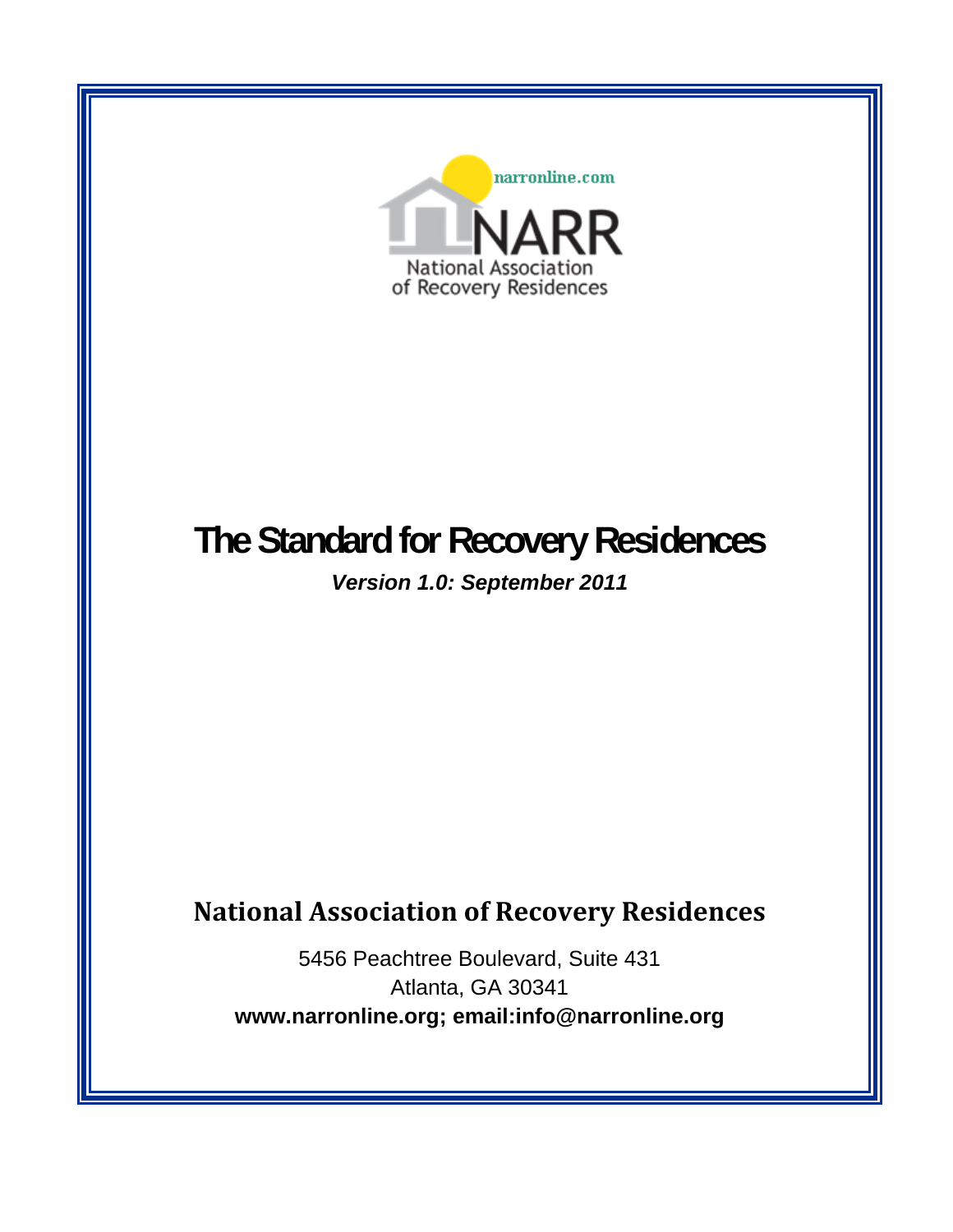| <b>STANDARDS CRITERIA</b>                                                                               |                                                                                                                                                          |                                                                                                                                                                                                      |                                                                                                                                                                     |                                                                  |  |
|---------------------------------------------------------------------------------------------------------|----------------------------------------------------------------------------------------------------------------------------------------------------------|------------------------------------------------------------------------------------------------------------------------------------------------------------------------------------------------------|---------------------------------------------------------------------------------------------------------------------------------------------------------------------|------------------------------------------------------------------|--|
| STAFF                                                                                                   | <b>RESIDENCE</b>                                                                                                                                         | <b>SERVICES</b>                                                                                                                                                                                      | <b>ADMINISTRATION</b>                                                                                                                                               | of Recovery Residences<br>National Associa<br>石刀                 |  |
| $\bullet$<br>$\bullet$<br>Perhaps an overseeing<br>officer<br>No paid positions within the<br>residence | $\bullet$<br>Generally single family<br>residences                                                                                                       | $\bullet$<br>House meetings<br>Self help meetings<br>encouraged<br>Drug Screening                                                                                                                    | • Manual or P& P<br>Democratically run                                                                                                                              | <b>Peer-Run</b><br>LEVEL                                         |  |
| $\bullet$<br>At least 1 compensated<br>position                                                         | • Possibly apartments or<br>$\bullet$<br>Primarily single family<br>other dwelling types<br>residences                                                   | $\bullet$<br>$\bullet$<br>$\bullet$<br>$\bullet$<br>Peer run groups<br>Involvement in self help<br>structure<br>and/or treatment services<br>House meetings<br>Drug Screening<br>House rules provide | $\bullet$<br>Policy and Procedures<br>House manager or senior<br>resident                                                                                           | Monitored<br><b>LEVEL</b><br>$=$                                 |  |
| $\bullet$<br>nanagers<br>Certified staff or case<br>Facility manager                                    | esidential settings<br>$\sqrt{a}$ ries – all types of                                                                                                    | Service hours provided in<br>butside community<br>puse<br>Clinical services ritilized in<br><b>Sinphasis</b><br>ife skill development                                                                | o state<br>-icensing varies from state<br>Policy and Procedures<br>service providers<br>Administrative oversight for<br>Organizational hierarchy                    | RECOVERY RESIDENCE LEVEL'S OF SUPPORT<br>Supervised<br>LEVEL III |  |
| • Credentialed staff                                                                                    | • May be a more institutional<br>$\bullet$<br>All types - often a step<br>down phase within care<br>in environment<br>center<br>continuum of a treatment | $\bullet$<br>$\bullet$<br>Clinical services and<br>Life skill development<br>programming are provided<br>in house                                                                                    | $\bullet$<br>Policy and Procedures<br>supervision<br>Clinical and administrative<br>Overseen organizational<br>to state<br>Licensing varies from state<br>hierarchy | <b>Service Provider</b><br><b>LEVEL</b><br>₹                     |  |

Page 2 of 6 Page 2 of 6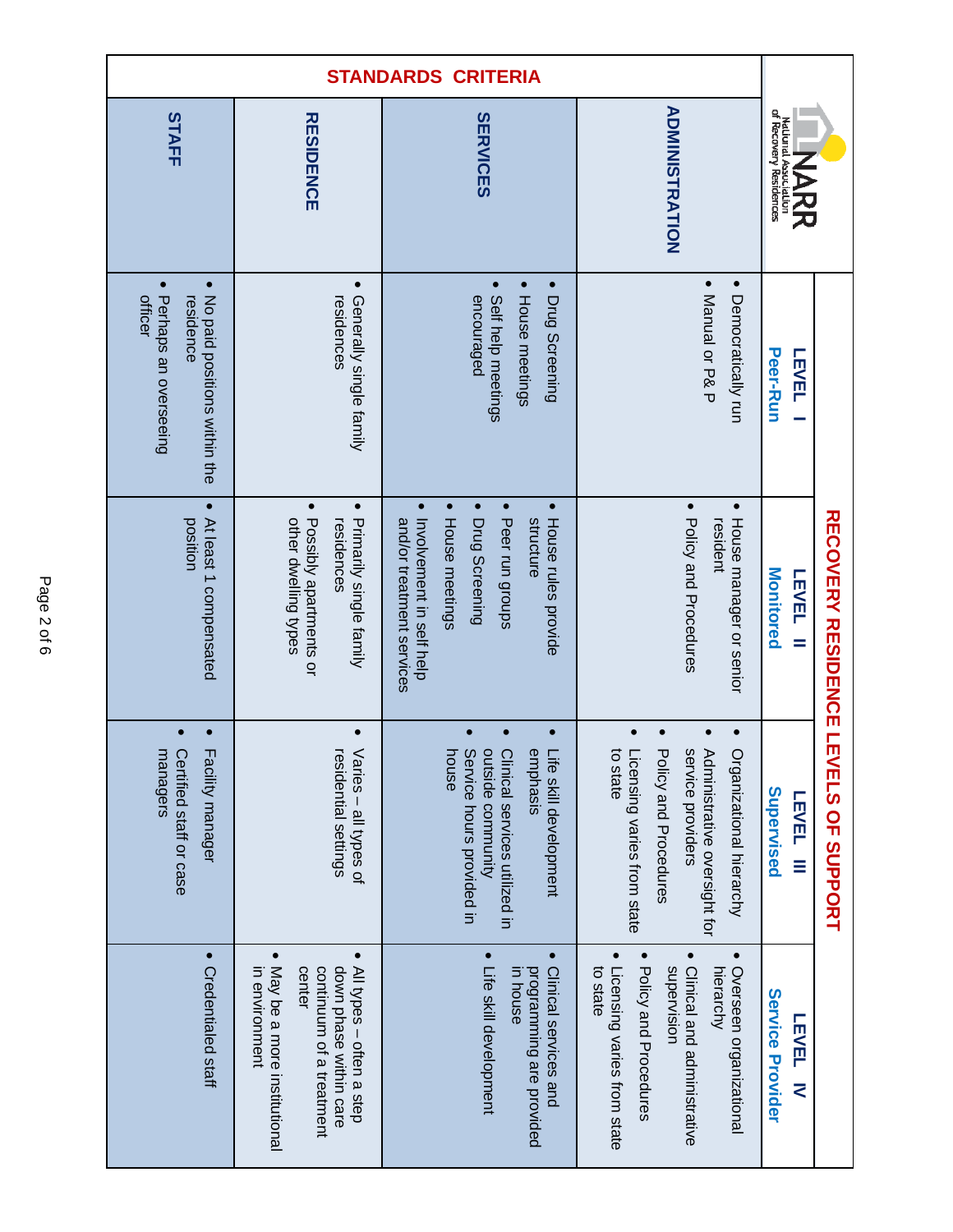| 1.   | <b>Organizational/Administrative Standards</b>                                                                                                                                 | <b>Level I</b>        | <b>Level II</b>       | <b>Level III</b> | <b>Level IV</b> |
|------|--------------------------------------------------------------------------------------------------------------------------------------------------------------------------------|-----------------------|-----------------------|------------------|-----------------|
|      | 1.1. Recovery Residences are legal business entities as<br>evidenced by business licenses or incorporation<br>documents;                                                       |                       | Strongly<br>Recommend | X                | X               |
| 1.2. | Recovery Residences have a written mission and vision<br>statement;                                                                                                            | X                     | X                     | X                | X               |
| 1.3. | Recovery Residences have a written code of ethics;                                                                                                                             | X                     | X                     | X                | X               |
| 1.4. | Recovery Residences property owners/operators carry<br>general liability insurance;                                                                                            | Strongly<br>Recommend | Strongly<br>Recommend | X                | X               |
| 1.5. | Recovery Residences comply with state and federal<br>requirements.<br>If required, documents such as licenses and certificates<br>of occupancy are visible for public view;    | X                     | X                     | X                | X               |
| 1.6. | Recovery Residences clearly identify the responsible<br>person(s) in charge of the Recovery Residence to all<br>residents;                                                     | X                     | X                     | X                | X               |
| 1.7. | Recovery Residences clearly state the minimum<br>qualifications, duties, and responsibilities of the<br>responsible person(s) in a written job description and/or<br>contract; | n/a                   | n/a                   | X                | X               |
| 1.8. | Recovery Residences provide drug and alcohol free<br>environments;                                                                                                             | X                     | X                     | X                | X               |
| 1.9. | Recovery Residences collect and report accurate<br>process and outcome data for continuous quality<br>improvement;                                                             | Strongly<br>Recommend | Strongly<br>Recommend | X                | X               |
|      | 1.10. Recovery Residences have written permission from the<br>owner of record to operate a Recovery Residence on<br>their property;                                            | X.                    | X                     | X                | x               |
| 2.   | <b>Fiscal Management Standards</b>                                                                                                                                             | <b>Level I</b>        | <b>Level II</b>       | <b>Level III</b> | <b>Level IV</b> |
| 2.1. | Recovery Residences maintain an accounting system<br>that fully documents all resident financial transactions<br>such as fees, payments and deposits;                          | X                     | X                     | X                | X               |
| 3.   | <b>Operation Standards</b>                                                                                                                                                     | <b>Level I</b>        | <b>Level II</b>       | <b>Level III</b> | <b>Level IV</b> |
| 3.1. | Recovery Residences post emergency procedures and<br>staff phone number in conspicuous locations;                                                                              | n/a                   | n/a                   | X                | X               |
| 3.2. | Recovery Residences post emergency numbers,<br>protocols and evacuation maps;                                                                                                  | X                     | X                     | n/a              | n/a             |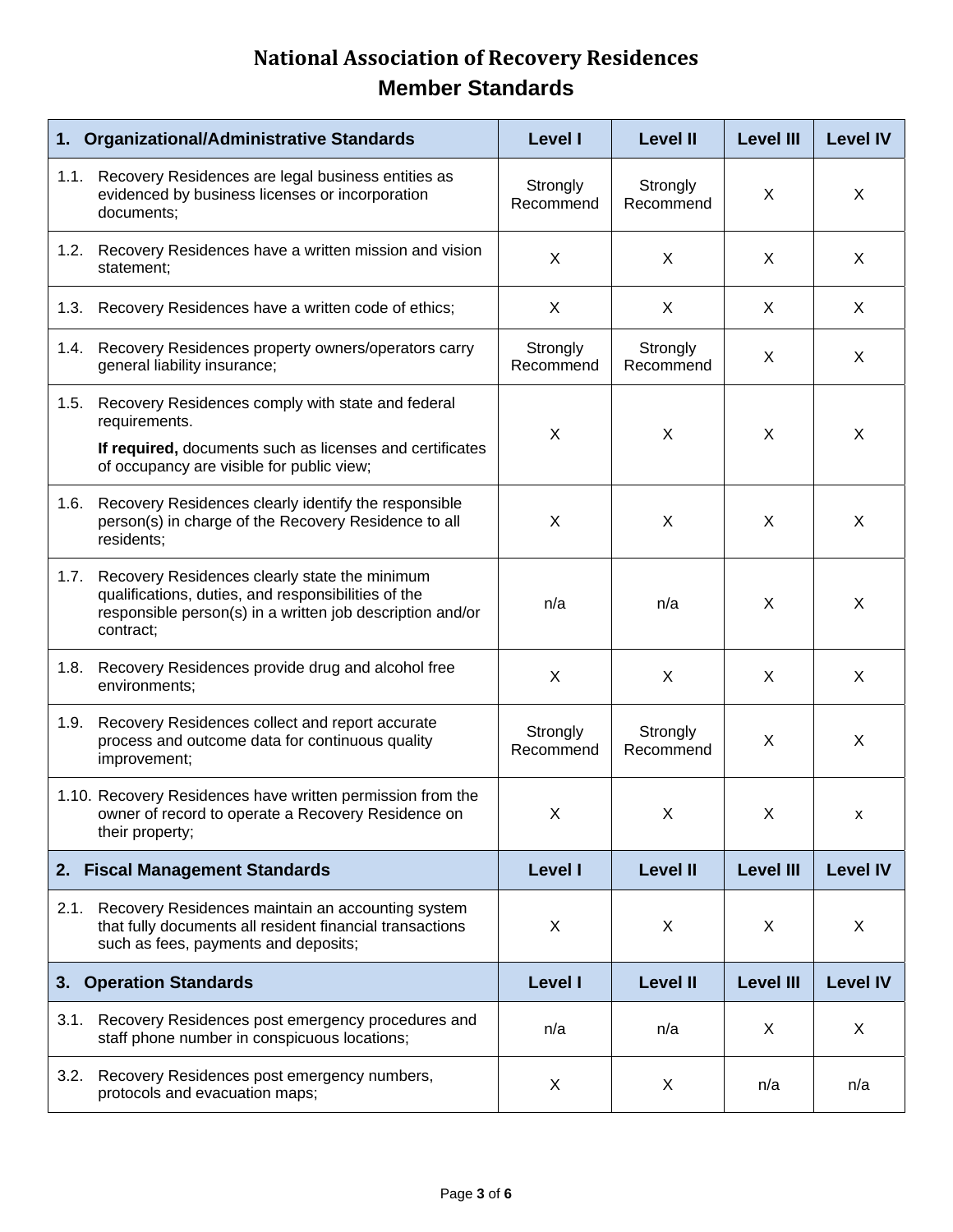| 4. Recovery Support Standards                                                                                                                                                                                                                                                                                                                                              | <b>Level I</b>            | <b>Level II</b> | <b>Level III</b> | <b>Level IV</b> |
|----------------------------------------------------------------------------------------------------------------------------------------------------------------------------------------------------------------------------------------------------------------------------------------------------------------------------------------------------------------------------|---------------------------|-----------------|------------------|-----------------|
| Recovery Residences maintain a staffing plan;<br>4.1.                                                                                                                                                                                                                                                                                                                      | If Applicable             | If Applicable   | X                | X               |
| 4.2.<br>Recovery Residences use an applicant screening<br>process that helps maintain a safe and supportive<br>environment for a specific group of persons in recovery;                                                                                                                                                                                                    | $\boldsymbol{\mathsf{X}}$ | X               | X                | X               |
| Recovery Residences adhere to applicable<br>4.3.<br>confidentiality laws;                                                                                                                                                                                                                                                                                                  | X                         | X               | X                | X               |
| Recovery Residences keep resident records secure with<br>4.4.<br>access limited to authorized staff only;                                                                                                                                                                                                                                                                  | X                         | X               | X                | X               |
| Recovery Residences have a grievance policy and<br>4.5.<br>procedure for residents;                                                                                                                                                                                                                                                                                        | X                         | X               | X                | X               |
| Recovery Residences create a safe, structured, and<br>4.6.<br>recovery supportive environment through written and<br>enforced residents' rights and requirements;                                                                                                                                                                                                          | X                         | X               | X                | X               |
| 4.7.<br>Recovery Residences have an orientation process that<br>clearly communicates residents' rights and requirements<br>prior to them signing any agreements; collects<br>demographic and emergency contact information and<br>provides new residents with written instructions on<br>emergency procedures and staff contact information;                               | X                         | X               | X                | X               |
| Recovery Residences foster mutually supportive and<br>4.8.<br>recovery-oriented relationships between residents and/or<br>staff through peer-based interactions, house meetings,<br>community gatherings, recreational events, and/or other<br>social activities;                                                                                                          | X                         | X               | X                | X               |
| 4.9.<br>Recovery Residences foster recovery-supportive,<br>alcohol and drug-free environments through written and<br>enforced policies and procedures that address: residents<br>who return to alcohol and/or drug use; hazardous item<br>searches; drug-screening and or toxicology protocols;<br>and prescription and non-prescription medications usage<br>and storage; | X                         | X               | X                | X               |
| 4.10. Recovery Residences encourage each resident to<br>develop and participate in their own personalized<br>recovery plan;                                                                                                                                                                                                                                                | X                         | X               | X                | X               |
| 4.11. Recovery Residences inform residents on the wide<br>range of local treatment and recovery support services<br>available to them including: 12 step or other mutual<br>support groups, recover community centers, recovery<br>ministries, recovery-focused leisure activities and<br>recovery advocacy opportunities;                                                 | X                         | X               | X                | X               |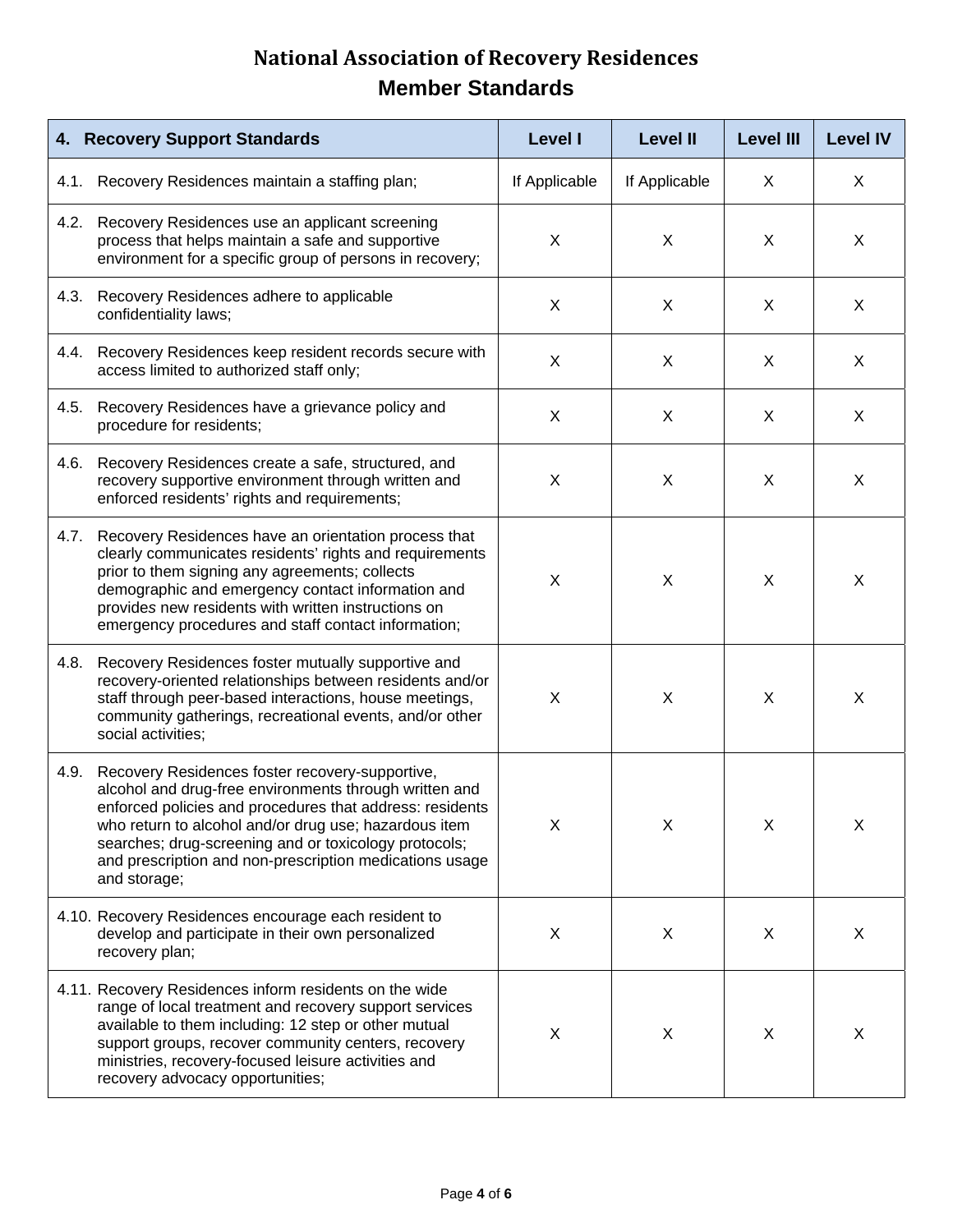| 4.   | <b>Recovery Support Standards (Cont.)</b>                                                                                                                                    | <b>Level I</b> | <b>Level II</b> | <b>Level III</b> | <b>Level IV</b> |
|------|------------------------------------------------------------------------------------------------------------------------------------------------------------------------------|----------------|-----------------|------------------|-----------------|
|      | 4.12. Recovery Residences provide nonclinical, recovery<br>support and related services;                                                                                     | X              | $\mathsf{X}$    | X                | X               |
|      | 4.13. Recovery Residences encourage residents to attend<br>mutually supportive, self help groups and/or outside<br>professional services;                                    | X              | X               | X                | X               |
|      | 4.14. Recovery Residences provide access to scheduled and<br>structured peer-based services such as didactic<br>presentations;                                               | n/a            | n/a             | X                | X               |
|      | 4.15. Recovery Residences provide access to 3rd party<br>clinical services in accordance to State laws;                                                                      | n/a            | n/a             | X                | X               |
|      | 4.16. Recovery Residences offer life skills development<br>services;                                                                                                         | n/a            | n/a             | X                | X               |
|      | 4.17. Recovery Residences offer clinical services in<br>accordance to State laws;                                                                                            | n/a            | n/a             | n/a              | X               |
|      | 5. Property Standards                                                                                                                                                        | Level I        | Level II        | Level III        | Level IV        |
|      | 5.1. Recovery Residences abide by all local building and fire<br>safety codes;                                                                                               | X              | X               | X                | X               |
| 5.2. | Recovery Residences provide each residents with food<br>and personal item storage;                                                                                           | X              | X               | X                | X               |
| 5.3. | Recovery Residences place functioning fire<br>extinguishers in plain sight and/or in clearly marked<br>locations;                                                            | X              | X               | X                | X               |
| 5.4. | Recovery Residences have functioning smoke detectors<br>installed. If the residence has gas appliances,<br>functioning carbon monoxide detectors are installed;              | X              | X               | X                | X               |
| 5.5. | Recovery Residences provide a non smoking internal<br>living environment;                                                                                                    | X              | X               | $\mathsf{X}$     | $\times$        |
| 5.6. | Recovery Residences have a community room large<br>enough to accommodate house meetings and sleeping<br>rooms that adhere to local and state square footage<br>requirements; | X              | X               | X                | X               |
| 5.7. | Recovery Residences have one sink, toilet and shower<br>per six residents or adhere to local and state<br>requirements;                                                      | X              | X               | X                | X               |
| 5.8. | Recovery Residences have laundry services that are<br>accessible to all residents;                                                                                           | X              | X               | X                | X               |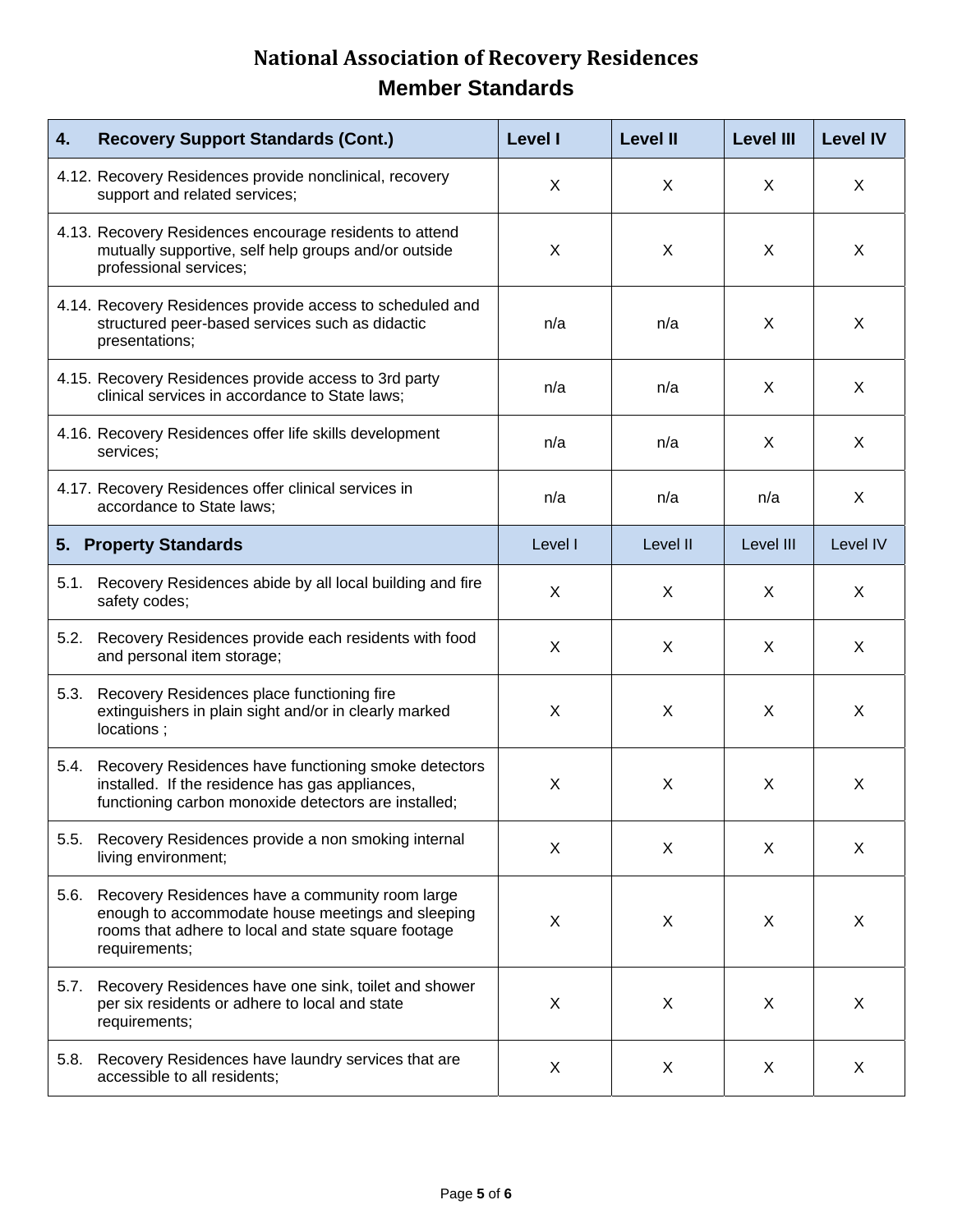| 5 <sub>1</sub><br><b>Property Standards (Cont.)</b>                                                                                                                                                                                   | <b>Level I</b>        | <b>Level II</b>       | <b>Level III</b> | <b>Level IV</b> |
|---------------------------------------------------------------------------------------------------------------------------------------------------------------------------------------------------------------------------------------|-----------------------|-----------------------|------------------|-----------------|
| Recovery Residences maintain the interior and exterior<br>5.9.<br>of the property in a functional, safe and clean manor that<br>is compatible with the neighborhood;                                                                  | X                     | X                     | X                | X               |
| 5.10. Recovery Residences have meeting spaces that<br>accommodate all residents;                                                                                                                                                      | X                     | X                     | $\mathsf{x}$     | $\mathsf{x}$    |
| 5.11. Recovery Residences have appliances that are in<br>working order and furniture that is in good condition;                                                                                                                       | X                     | X                     | $\mathsf{x}$     | X               |
| 5.12. Recovery Residences address routine and emergency<br>repairs in a timely fashion;                                                                                                                                               | X                     | X                     | $\times$         | $\mathsf{x}$    |
| <b>Good Neighbor Standards</b><br>6.                                                                                                                                                                                                  | <b>Level I</b>        | <b>Level II</b>       | <b>Level III</b> | <b>Level IV</b> |
| 6.1.<br>Recovery Residences provide neighbors with the<br>responsible person(s) contact information upon request.<br>The responsible person(s) responds to neighbor's<br>complaints, even if it is not possible to resolve the issue; | X                     | X                     | X                | X               |
| 6.2.<br>Recovery Residences have rules regarding noise,<br>smoking, loitering and parking that are responsive to<br>neighbor's reasonable complaints;                                                                                 | Strongly<br>Recommend | Strongly<br>Recommend | X                | X               |
| 6.3.<br>Recovery Residences have and enforce parking<br>courtesy rules where street parking is scarce;                                                                                                                                | X                     | X                     | $\mathsf{x}$     | X               |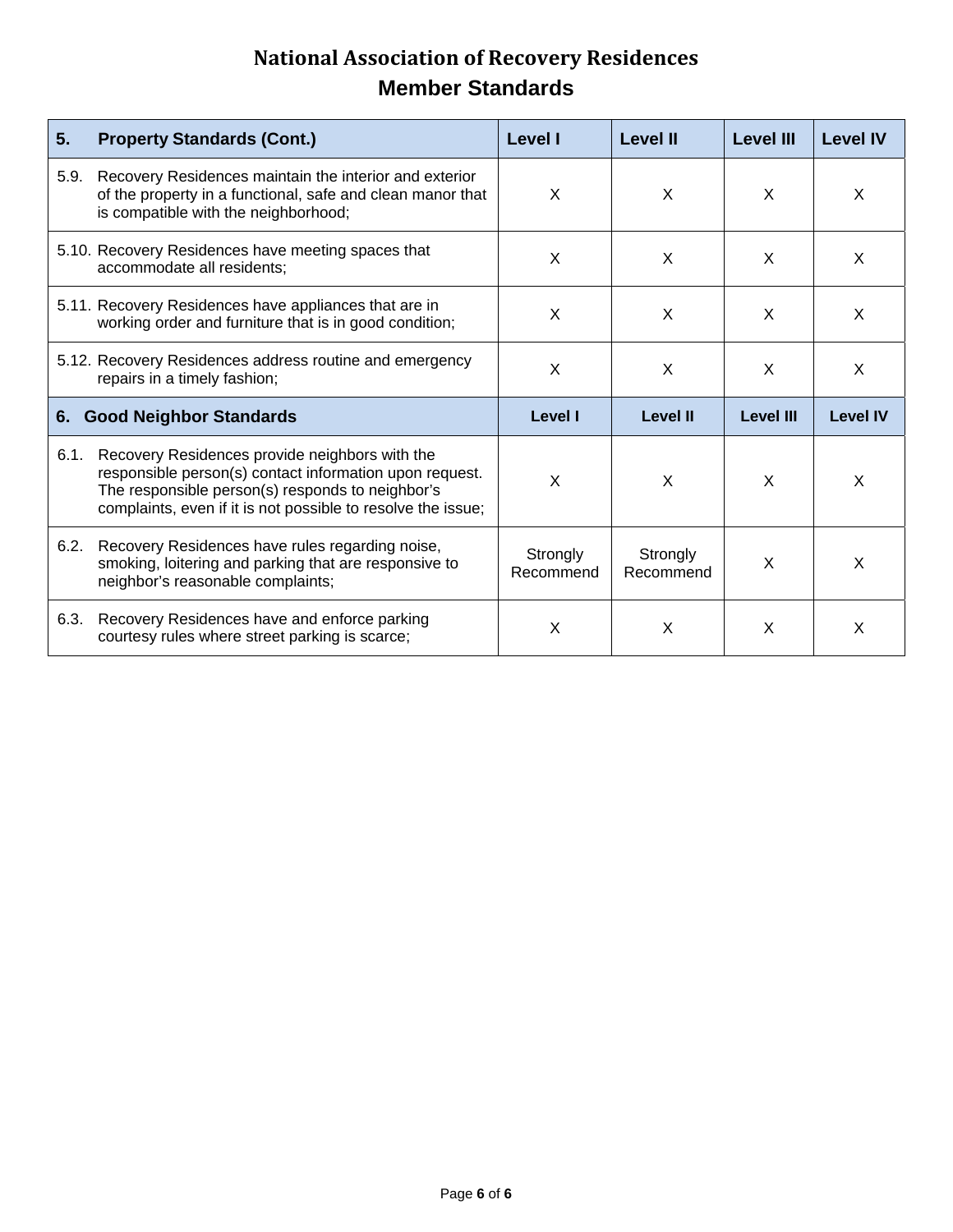

# **Application Package for Regional Recovery Residence Provider Organizations**

*September 2011* 

The mission of the National Association of Recovery Residences (NARR) is to create, evaluate and improve standards and measures of quality for all levels of recovery residences. NARR provides a forum for exchanging ideas to include developing uniformity of nomenclature for our field, problem solving and advocacy. We assist existing regional associations in their growth, and foster the development of recovery residence associations where none exist. NARR is the national resource for recovery residence providers seeking standards, protocols for ethical practice, training, and state of the art information pertaining to all levels of residential recovery operations.

**National Association of Recovery Residences**

5456 Peachtree Blvd., Suite 431 Atlanta, GA 30341 www.narronline.com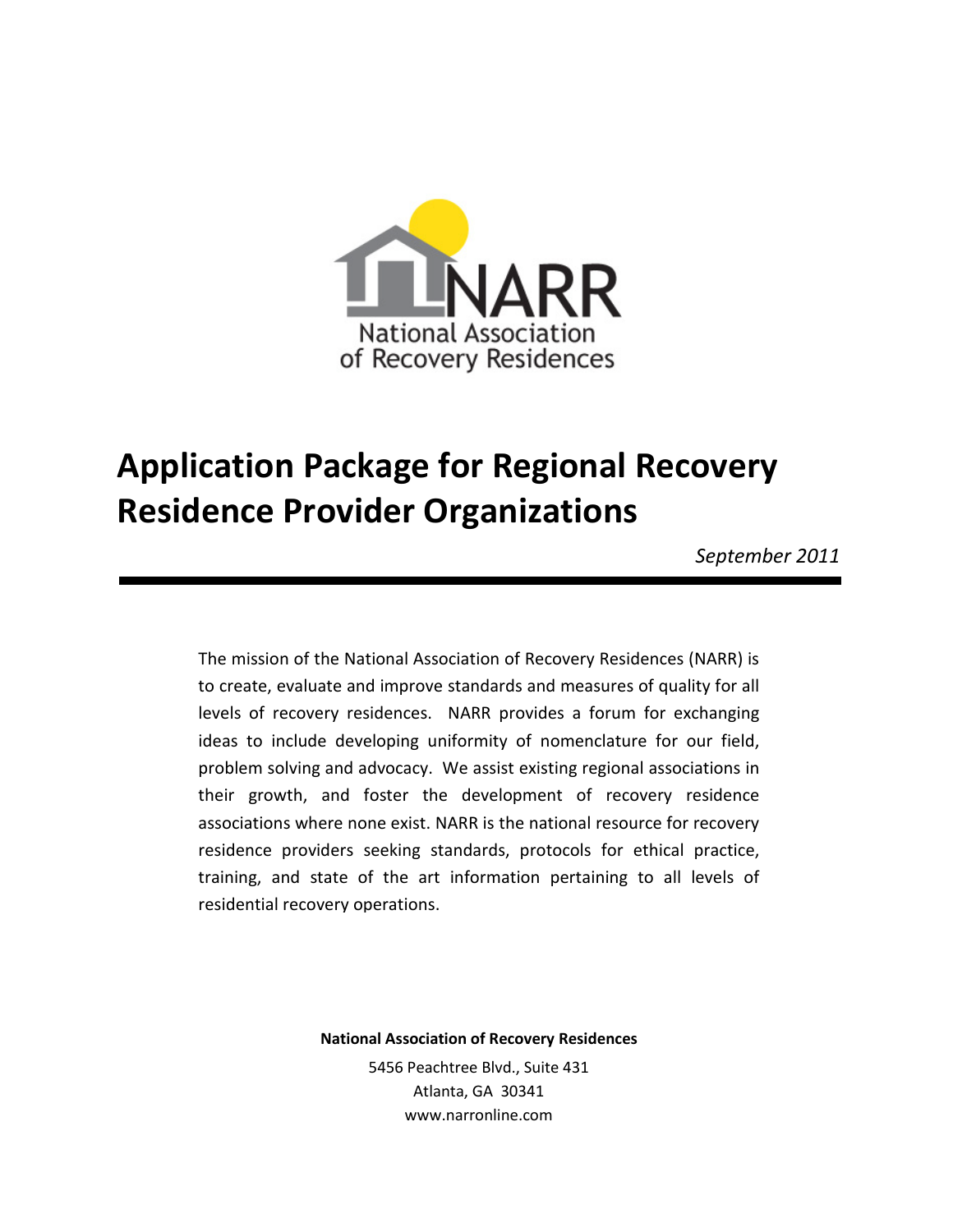

### Criteria for Affiliation: Recovery Residence Provider Organizations

### **Purpose of these affiliation criteria**

The proposed criteria listed below address the requirement that affiliates be effective organizations, with defined membership and administrative policies, and are able to implement and enforce NARR standards with integrity. This document package contains NARR's affiliate criteria, the affiliate application, a description of the levels of service which define residences under the NARR standard, and finally a fee exhibit and worksheet.

Regional recovery residence provider organizations wishing to become NARR affiliates are expected to meet these criteria:

### **1. Organizational structure**

- 1.1. The affiliate must have a defined membership, including a minimum number of two recovery residence providers.
- 1.2. The affiliate must have a formal organizational and leadership structure.
- 1.3. The affiliate must have and effectively administer a formal process for membership applications and renewals. Membership renewal reviews should be conducted at least biannually.
- 1.4. The affiliate must conduct regular officer or leadership meetings, and regular membership meetings. Leadership and membership meetings must take place quarterly at a minimum.
- 1.5. The affiliate must be a nonprofit organization or unincorporated association.

### **2. Existing affiliate standards for provider members and related processes**

- 2.1. The affiliate must maintain a set of existing standards for its provider members. NARR reserves the right to review these standards as part of the application process, but will not require the degree of specificity embodied in our own standard for recovery residences.
- 2.2. The affiliate's existing standards must include a code of ethics or provisions in its standards which are equivalent to a code of ethics.
- 2.3. The affiliate must have and effectively administer a defined process for ensuring adherence to standards.
- 2.4. The affiliate has an established and publicized process for resolving disputes and complaints from residents, former residents and from the general public.
- 2.5. Upon adoption of NARR standards for recovery residences, affiliated provider organizations will be expected to adopt these standards for their own members. NARR will develop a process by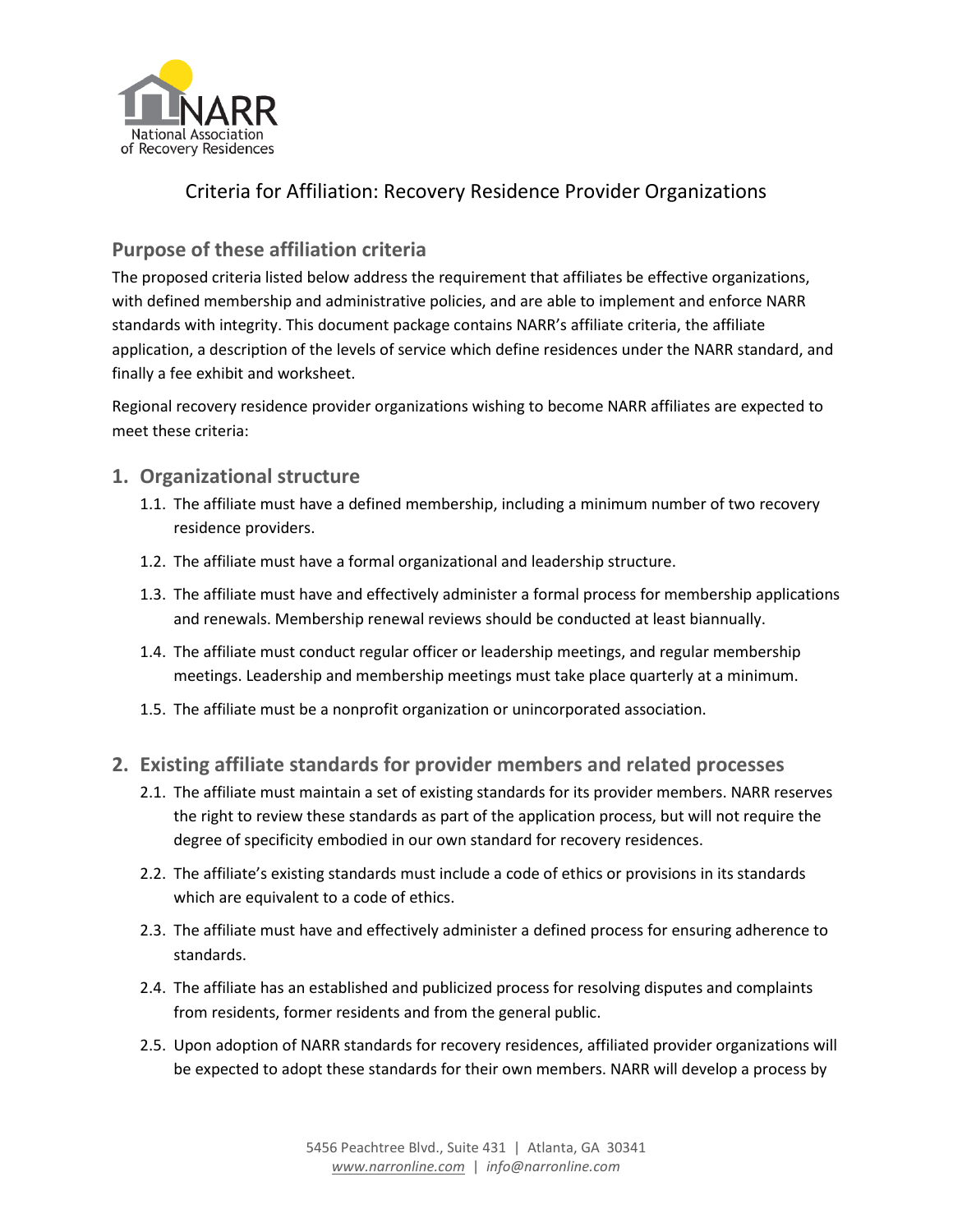which affiliates may seek deviations and waivers from published NARR standards. An exception will not be required if the standard exceeds the NARR standard.

#### **3. Records management**

- 3.1. The affiliate must maintain adequate records of membership and standards compliance.
- 3.2. The affiliate must maintain clear, accurate and complete financial records and make them available to members upon request.

### **4. Contribution to NARR's vision and mission**

- 4.1. The affiliate must be able to participate in NARR activities and initiatives, even though the extent of that participation will depend on the resources available to the affiliate to engage in such participation.
- 4.2. The affiliate must be willing and able to participate in NARR-sanctioned data collection and research efforts.
- 4.3. The affiliate agrees to financially support NARR through payment of affiliate fees. A fee schedule for residences eligible for NARR affiliation is attached as Exhibit 1.

### **Initial and renewal applications**

Applicants should be prepared to submit two letters of support from organizations in its service area with which they have active organizational relationships.

Affiliation is valid for one year from the date of acceptance by the NARR Executive Committee. Renewal applications must be submitted annually in advance of the anniversary date of the affiliate relationship.

In addition to the criteria listed above, applicants are expected to provide information on the following (space for this information is provided in the application):

- Accomplishments during the preceding 12 months,
- Plans for activities and projects in the coming 12 months,
- Membership census information including:
	- o Number of providers
	- o Number of residences at each level of support defined in the residential standards
	- o Residential capacity by level of support

### **Terms and conditions**

Affiliates agree to cooperate with NARR in efforts to resolve complaints received by NARR about the affiliate or about its individual members.

The affiliate relationship is severable by either party with a 30 day notice period. Affiliates may appeal NARR disaffiliation decisions to the Membership Committee.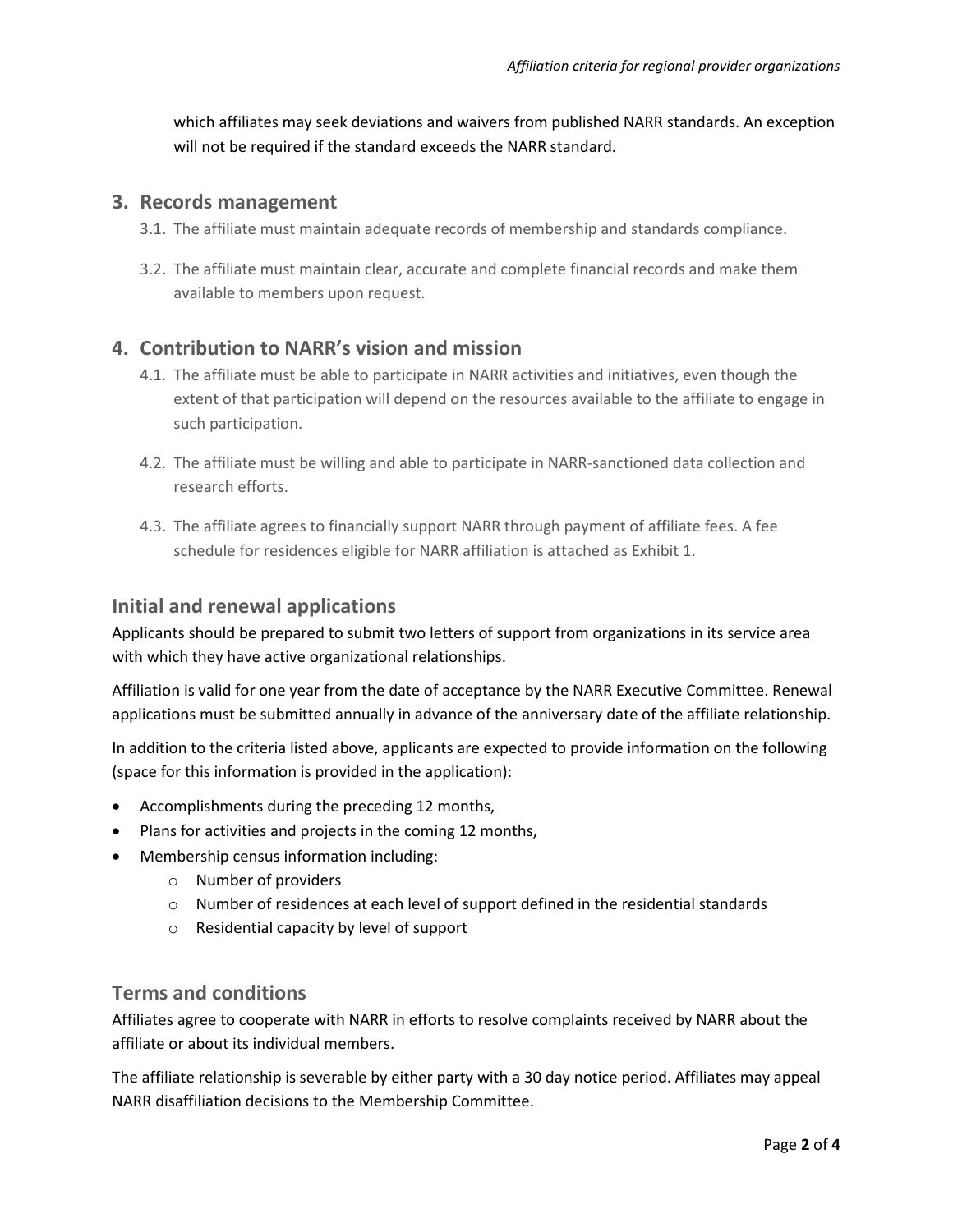### **Amendment of these criteria**

These criteria apply to founding and initial applicants for affiliation. NARR may amend these criteria periodically according to a process similar to that adopted for amending its standard for recovery residences.

### **Submitting applications**

*Please complete the entire application form electronically and submit the form via email if at all possible.* If submitting by email, please send a signed copy of the last page of the application either as a scanned document via email or by postal mail to the address below.

Applications should be sent to [info@narronline.com.](mailto:info@narronline.com) Please send checks and any hard copy applications to:

National Association of Recovery Residences 5456 Peachtree Blvd., Suite 431 Atlanta, GA 30341

The Executive Committee will review applications and notify applicants of its affiliation decisions as soon as possible after all information has been reviewed.

### **Recovery residences not affiliated with a local or regional provider organization**

The affiliation criteria listed above, and this application form, apply *only to regional and local provider organizations*, not to individual providers. Individual providers eligible for membership in a NARRaffiliated regional provider organization are encouraged to affiliate with such an organization. Membership in an affiliated regional organization will confer all the benefits of NARR affiliation.

Unaffiliated providers in areas not served by regional provider organizations are strongly encouraged to work with other quality providers to form qualifying regional provider organizations. NARR is available to assist in that process.

Individual providers unable to join an affiliated provider organization for geographic or other reasons will be able to obtain individual NARR affiliate status provided they meet criteria we will develop for that purpose.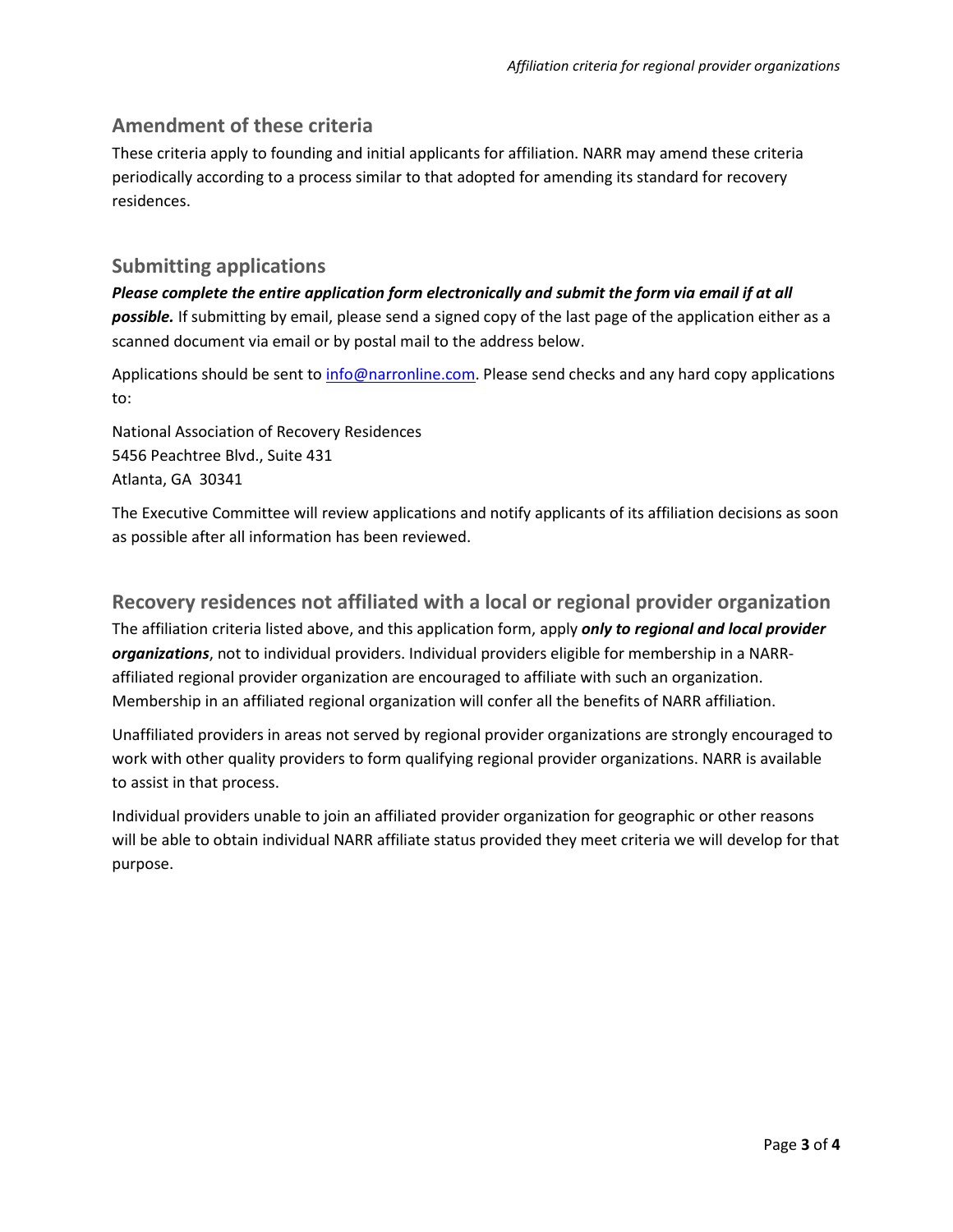### **Exhibit 1: Annual affiliate fees**

This table applies to recovery provider associations requesting NARR affiliation according to the criteria described above.

| Annual Fees for Recovery Residence Provider                       |    |          |  |  |  |
|-------------------------------------------------------------------|----|----------|--|--|--|
| Associations                                                      |    |          |  |  |  |
| Annual association application fee                                |    | \$150.00 |  |  |  |
| Plus these amounts per unit of capacity                           |    |          |  |  |  |
| Per Level 1 bed                                                   | \$ | 0.50     |  |  |  |
| Per Level 2 bed                                                   | \$ | 0.70     |  |  |  |
| Per Level 3 bed                                                   | \$ | 1.00     |  |  |  |
| Per Level 4 bed                                                   | Ś  | 1.50     |  |  |  |
| Until October 2012, first year affiliate fees will be capped at a |    |          |  |  |  |
| maximum 1000 beds per association.                                |    |          |  |  |  |

The total annual fee is the sum of the application fee and the capacity-based charge. Half of the annual fee is due upon application, with the balance due within 90 days of acceptance.

The capacity-based portion of the affiliate fee applies only to those association residences which are eligible for NARR affiliation. We understand that associations and providers may also support or operate residences which are not recovery residences as defined by our standards. Those unrelated residences need not be included in calculating the NARR affiliation fee.

Please contact NARR to discuss fee issues which may uniquely affect your association. We do not wish to deny affiliation to any quality organization if the only obstacle is an inability to meet the financial obligations outlined above.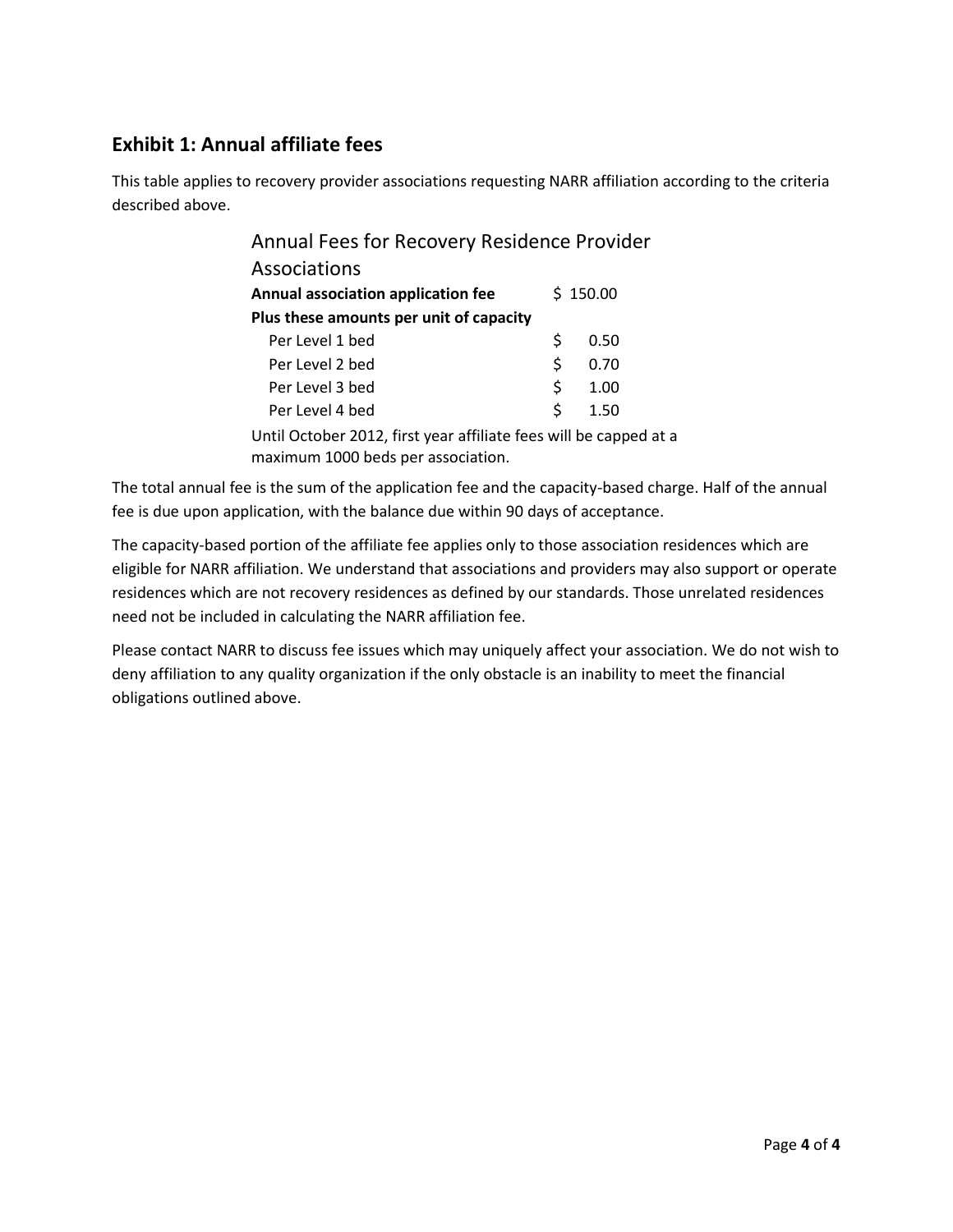

### Application for NARR Affiliation **For regional associations of recovery residences**

If you need more space for answers to application questions, please feel free to use a separate sheet. Application forms may be emailed to [info@narronline.com.](mailto:info@narronline.com) Application material sent by postal or express mail should be addressed to:

National Association of Recovery Residences 5456 Peachtree Boulevard, Suite 431 Atlanta, GA 30341

### Section 1: Organizational Information

| Name of organization:                   |                                  |                                                                                                                        |  |  |
|-----------------------------------------|----------------------------------|------------------------------------------------------------------------------------------------------------------------|--|--|
| Organization type:                      |                                  |                                                                                                                        |  |  |
| State of organization or incorporation: |                                  |                                                                                                                        |  |  |
| Year founded:                           |                                  |                                                                                                                        |  |  |
| Service area:                           |                                  |                                                                                                                        |  |  |
| Contact information:                    |                                  |                                                                                                                        |  |  |
| $\bullet$                               | Principal business address:      |                                                                                                                        |  |  |
| $\bullet$                               | Mailing address (if different):  |                                                                                                                        |  |  |
|                                         | Principal contact person, title: |                                                                                                                        |  |  |
| Contact phone:                          |                                  |                                                                                                                        |  |  |
| Contact email address:                  |                                  |                                                                                                                        |  |  |
| Website address:                        |                                  |                                                                                                                        |  |  |
|                                         |                                  | Provider organizations, residents and resident capacity<br>Number of recovery residence provider organization members: |  |  |
|                                         |                                  | Approximate total number of recovery residences operated by members:                                                   |  |  |
| $\bullet$                               |                                  | Approximate residences and capacity by level of service (see Attachment 1 for a description of levels of support):     |  |  |
| Level of support                        | <b>Residences</b>                | <b>Capacity (beds)</b>                                                                                                 |  |  |
| Level 1                                 |                                  |                                                                                                                        |  |  |
| Level 2                                 |                                  |                                                                                                                        |  |  |
| Level 3                                 |                                  |                                                                                                                        |  |  |

• Approximate total resident capacity:

Number of association employees:

Level 4

Approximate association expenditures, latest fiscal year: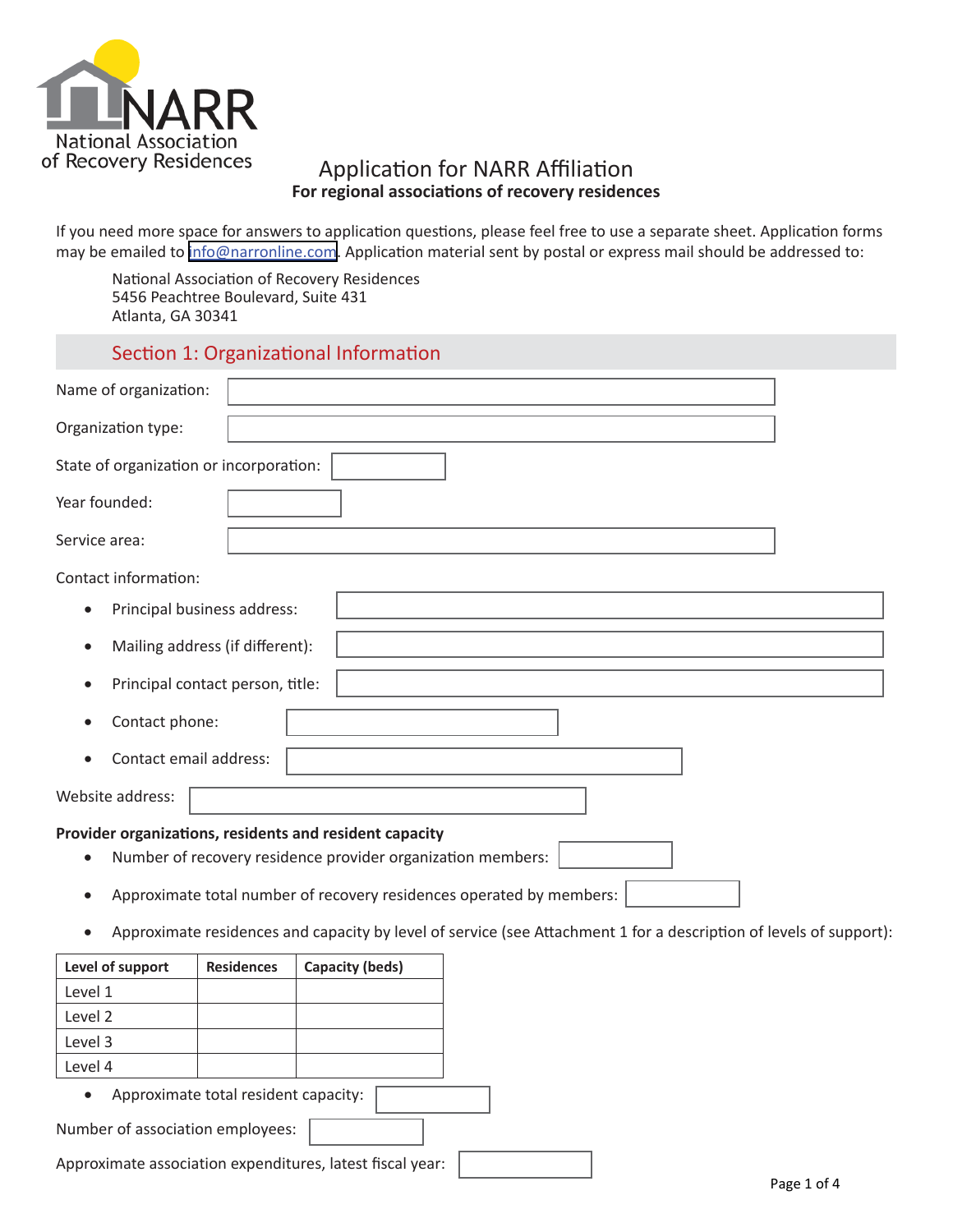If yes, please describe:

Please describe this organization's significant accomplishments during the past 12 months:

What are this organization's major planned activities and projects for the next 12 months?

### Section 2: Organization management and governance

Describe this organization's governance and leadership structure:

Describe members' role in the organization's governance (election of officers, participation on committees, participation at meetings, rights to introduce and to vote on member initiatives, etc.):

Frequency of membership meetings:

### Section 3: Standards, codes of ethics, dispute resolution

Does this organization maintain formal standards for the operation of recovery residences?

| Does this organization maintain a code of ethics to which all members subscribe, or does it have equivalent ethics |  |  |
|--------------------------------------------------------------------------------------------------------------------|--|--|
| provisions in its existing standards?                                                                              |  |  |

#### Does this organization intend to adopt the NARR standards when approved by the NARR board?

Do formal processes exist for membership application and renewal?

Is provider/member status reviewed at least biannually?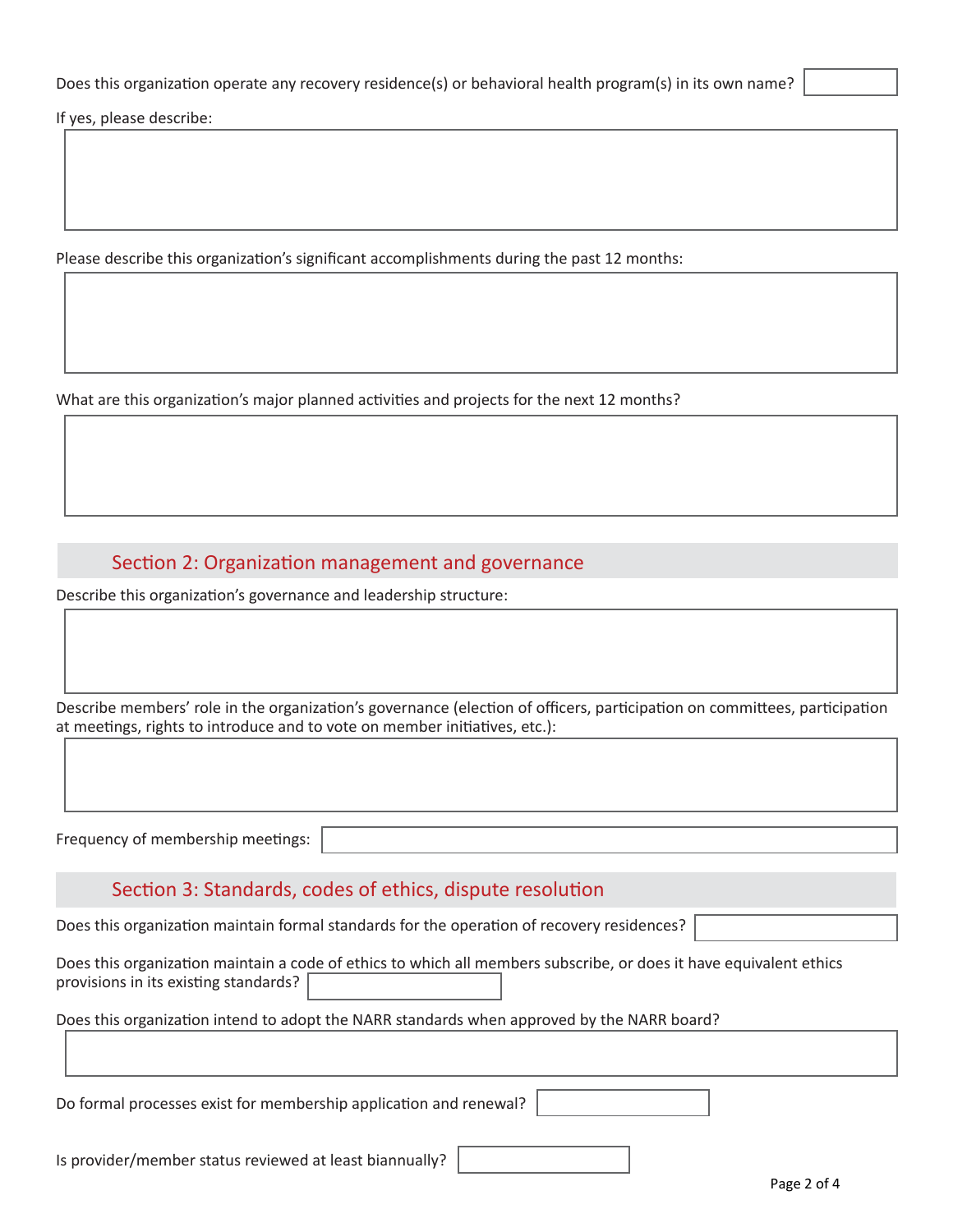Does this organization have a defined process for resolving complaints from residents and the public about member residences? If yes, briefly describe:

### Section 4: Membership and financial records

How are membership records maintained?

Describe your financial record keeping and reporting practices:

How is financial information disseminated to the membership?

Do members have the right to inspect your organization's financial records?

### Section 5: Support for NARR activities and mission

Is this organization willing to participate in NARR activities and programs?

Is this organization willing and able to support NARR-sponsored research initiatives?

|                 | Is this organization willing and able to contribute financially to the operation of NARR by payment of applicable annual |  |  |
|-----------------|--------------------------------------------------------------------------------------------------------------------------|--|--|
| affiliate fees? |                                                                                                                          |  |  |

Does this organization intend to conform to affiliate requirements which are enacted by NARR for adoption by its affiliates?

Does this organization agree to cooperate with NARR in efforts to resolve complaints received by NARR about the affiliate or about its individual members?

### Section 6: Affiliate fees

Total annual affiliate fees (from Attachment 2 worksheet): Fee payment included with this application:

(At least half of the annual fee is due upon application. The balance is due 90 days from date of application approval.)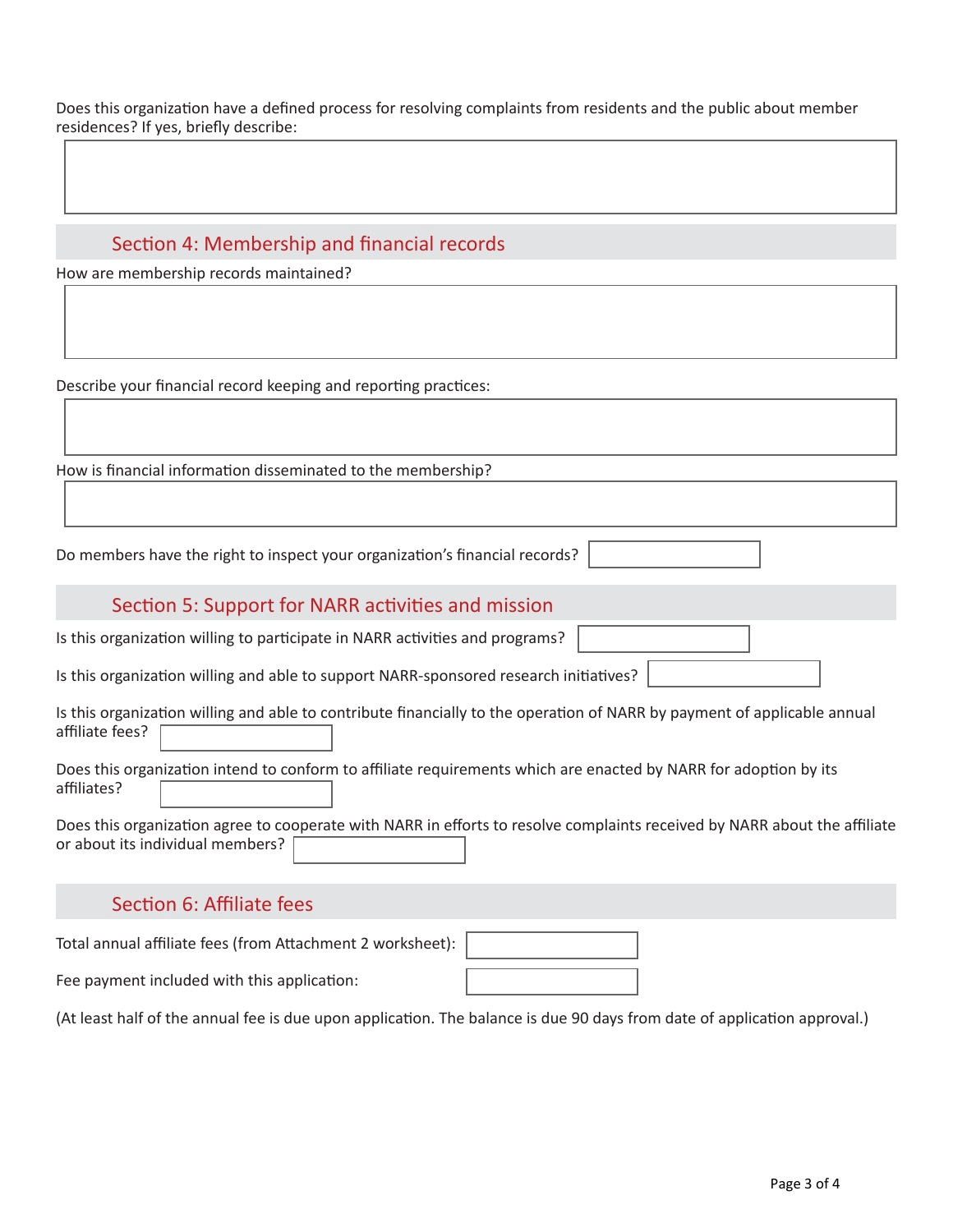### **Certification**

I certify that this application is supported by the applicant organization named above, and that it has delegated to me the authority to submit this application on its behalf.

| Signature |  |
|-----------|--|
| Name:     |  |
| Title:    |  |
| Date:     |  |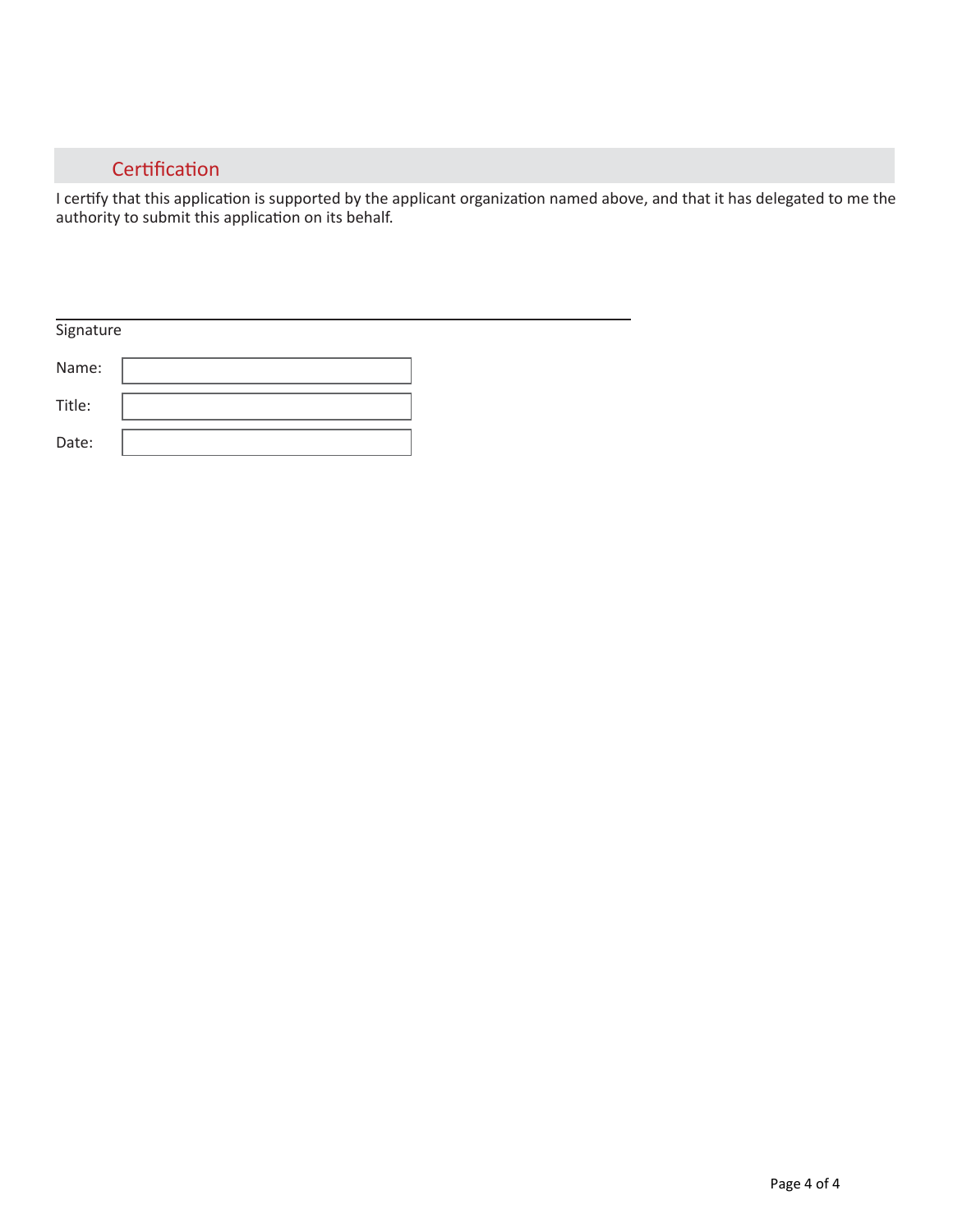| STAFF                                                                                                   | <b>RESIDENCE</b>                                                                                                                                                    | <b>SERVICES</b>                                                                                                                                                                         | <b>ADMINISTRATION</b>                                                                                                                                               | <b>Attachment 1</b>     | National Association<br>of Recovery Residences<br>NARR |                                   |
|---------------------------------------------------------------------------------------------------------|---------------------------------------------------------------------------------------------------------------------------------------------------------------------|-----------------------------------------------------------------------------------------------------------------------------------------------------------------------------------------|---------------------------------------------------------------------------------------------------------------------------------------------------------------------|-------------------------|--------------------------------------------------------|-----------------------------------|
| $\bullet$<br>$\bullet$<br>Perhaps an overseeing<br>No paid positions within the<br>officer<br>residence | $\bullet$<br>Generally single family<br>residences                                                                                                                  | • House meetings<br>$\bullet$<br>$\bullet$<br>Self help meetings<br>Drug Screening<br>encouraged                                                                                        | • Manual or P& P<br>$\bullet$<br>Democratically run                                                                                                                 | <b>Peer-Run</b>         | LEVEL                                                  |                                   |
| $\bullet$<br>At least 1 compensated<br>position                                                         | $\bullet$<br>$\bullet$<br>Possibly apartments or<br>Primarily single family<br>other dwelling types<br>residences                                                   | $\bullet$<br>$\bullet$<br>$\bullet$<br>Drug Screening<br>House rules provide<br>Involvement in self help<br>Peer run groups<br>structure<br>and/or treatment services<br>House meetings | $\bullet$<br>$\bullet$<br>Policy and Procedures<br>House manager or senior<br>resident                                                                              | Monitored               | LEVEL<br>$\equiv$                                      | <b>RECOVERY RESIDENCE</b>         |
| managers<br>Facility manager<br>Certified staff or case                                                 | $\bullet$<br>residential settings<br>/aries – all types of                                                                                                          | Service hours provided in<br>house<br>outside community<br>Clinical services utilized in<br>emphasis<br>ife skill development                                                           | to state<br>service providers<br>icensing varies from state<br>Policy and Procedures<br><b>Administrative oversight for</b><br>Organizational hierarchy             | Supervised              | <b>LEVEL</b><br>Ξ                                      | m<br>M<br><b>NEL'S OF SUPPORT</b> |
| $\bullet$<br>Credentialed staff                                                                         | $\bullet$<br>$\bullet$<br>May be a more institutional<br>All types - often a step<br>continuum of a treatment<br>down phase within care<br>center<br>in environment | $\bullet$<br>Clinical services and<br>Life skill development<br>programming are provided<br>m house                                                                                     | $\bullet$<br>Clinical and administrative<br>Policy and Procedures<br>Overseen organizational<br>Licensing varies from state<br>supervision<br>hierarchy<br>to state | <b>Service Provider</b> | <b>LEVEL</b><br>⋜                                      |                                   |

September 6, 2011 September 6, 2011